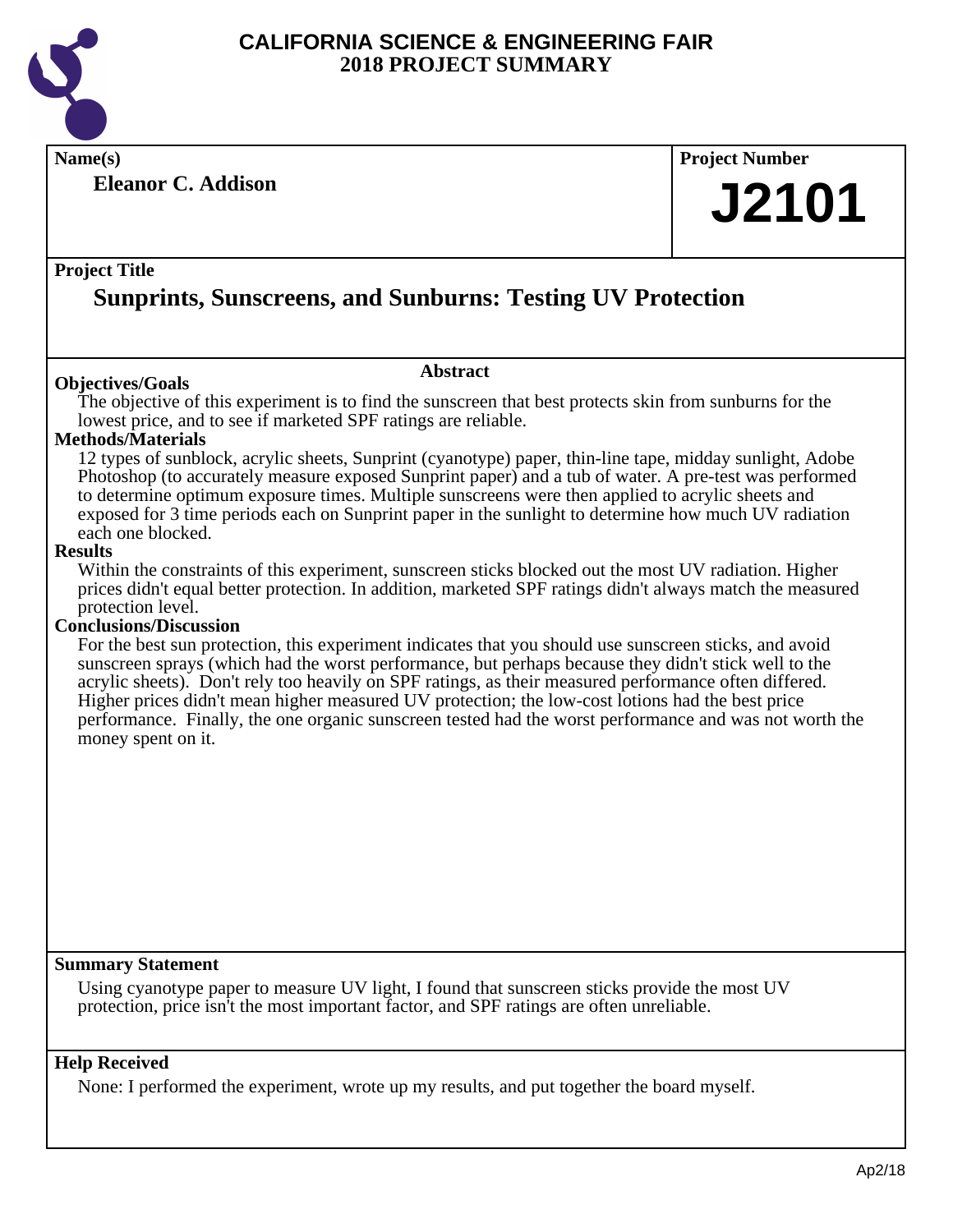

**Julsie (Juliet) E. Anderson**

**Name(s) Project Number**

## **J2102**

#### **Project Title Current State of Batteries**

#### **Abstract**

**Objectives/Goals** Buying a battery these days is very confusing. There are so many different brands and types of batteries and all seem to claim to be the best or the most economical. This experiement was performed to try to determine the longest lasting battery and the most cost effective battery. I wanted to provide usable information to clarify the process of buying batteries.

#### **Methods/Materials**

The AA batteries tested included: Energizer Ultimate Lithium, Energizer Max, Energizer Eco, Duracell, Duracell Rechargeable, Walmart Generica Alkaline, and Panasonic Heavy Duty. Each battery tested was placed in a battery holder, attached to a resistor, and the voltage was measured using a voltage meter. The time was measured to deplete each battery to 1 volt and 0.85 volts. This was done to simulate how long each battery may last in an acutal device. The current delivered was calculated using Ohm's law. Two different resistors were used to measure the mAmp hours under high and low load conditions. Finally, the mAmp hours per dollar were calculated to determine the most economical battery.

#### **Results**

OVERALL CAPACITY: Under both loads, the Energizer Ultimate Lithium battery had the most capacity at 2793 and 2129 mAh respectively.

LONGEST LASTING: The Energizer Ultimate Lithium gave over 6 hours at low load, and 3 hours at high load to total (0.85V) depletion and lasted the longest.

MOST ECONOMICAL: The Walmart Generic Alkaline battery gave 3671 and 1109 mAh/\$ spent at low and high loads respectively and was the most economical.

#### **Conclusions/Discussion**

This experiment provided guidance to the confusing process of purchasing a battery. In situations where the longest lasting battery is needed, the Energizer Lithium was superior to the all the batteries tested. For the best overall value in AA batteries, however, I will by the Walmart Generic Alkaline batteries in the future.

#### **Summary Statement**

I tested commercial AA batteries to determine which one lasted the longest and was the most economical.

#### **Help Received**

My father, John Anderson, helped me with my experimental design and analysis.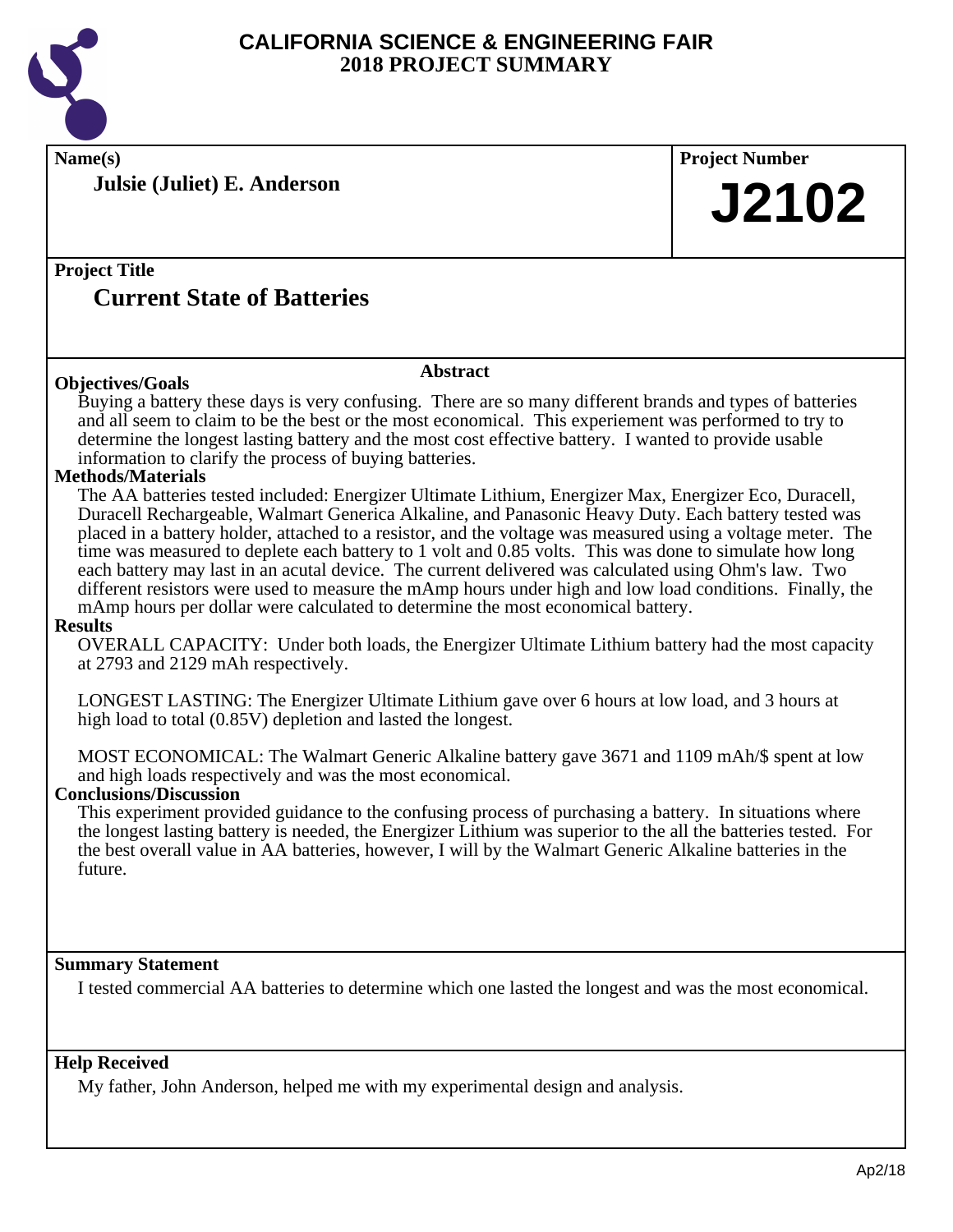

**Name(s) Project Number**

### **Mahesh Arunachalam; Mihir Manchikatla**

#### **Project Title**

## **Seal That Mask: An Effective Solution to Improve Dust Masks**

#### **Objectives/Goals**

People use dust masks to reduce inhaling of air pollution in various parts of the world. Our objective was to measure the effectiveness of popular dust masks like N95, P95, and R95. Also our goal was to create an effective sealant for dust masks to reduce leaks.

**Abstract**

#### **Methods/Materials**

For our test setup we put a mannequin head wearing different grade dust masks inside a closed enclosure. We used a hair dryer to blow baby powder inside the enclosure to simulate a human getting exposed to dust. Using GEARDON air quality monitor we measured the powder particle concentration that seeped through the masks. We did this by setting up a pipe behind the mask through the mouth of the mannequin's head that carried the seeped powder particles to the monitoring device placed in a sealed bag at the other end of the pipe. We measured PM2.5, PM1.0 and PM10 particle concentration that seeped through the masks. We performed each test safely by wearing mask ourselves. We ensured every test run was performed with the same conditions, by using the same amount of powder, taking readings at every 15-second mark and cleaning all materials thoroughly. We also created a simple sealant for the dust masks using a sponge. We then performed the same experiment with every mask with the seal. We also did the same experiment using a fake beard.

#### **Results**

Our results show that P95 mask was the best in blocking dust particles. For PM2.5 particles it was better by 34% compared to N95 mask, and 60% better compared to R95 mask. P95 was also better in blocking PM1.0 and PM10 particles. When we applied the seal to the masks N95 did the best. It reduced PM2.5 particle leaks by 72%. R95 mask with seal reduced leaks by 52% and P95 mask with the seal, reduced leaks by 22%. On an average sealing masks reduced leaks by 45%. Surprisingly having a beard actually helped to block leaks even without a sealant by an average of 67%.

#### **Conclusions/Discussion**

Based on our results we conclude that dust masks do reduce inhaling of air pollution particles. Our experiments did confirm that there are leaks when wearing dust masks. Our simple and inexpensive sponge sealant was able to effectively reduce dust particle leaks. Our solution will help people across the world by making dust masks more effective in fighting air pollution. We propose that dust mask manufacturers should create masks with different facial structure and features in mind to make them more effective.

#### **Summary Statement**

We reduced the leaks in the dust masks by creating a sealant there by reducing harmful pollutants from getting inhaled.

#### **Help Received**

Mrs. Christine Harada was our mentor. Our Science teacher Ms. Christina Haydt also helped us with this project. Our parents contributed to the cost of all the equipment and the masks.

**J2103**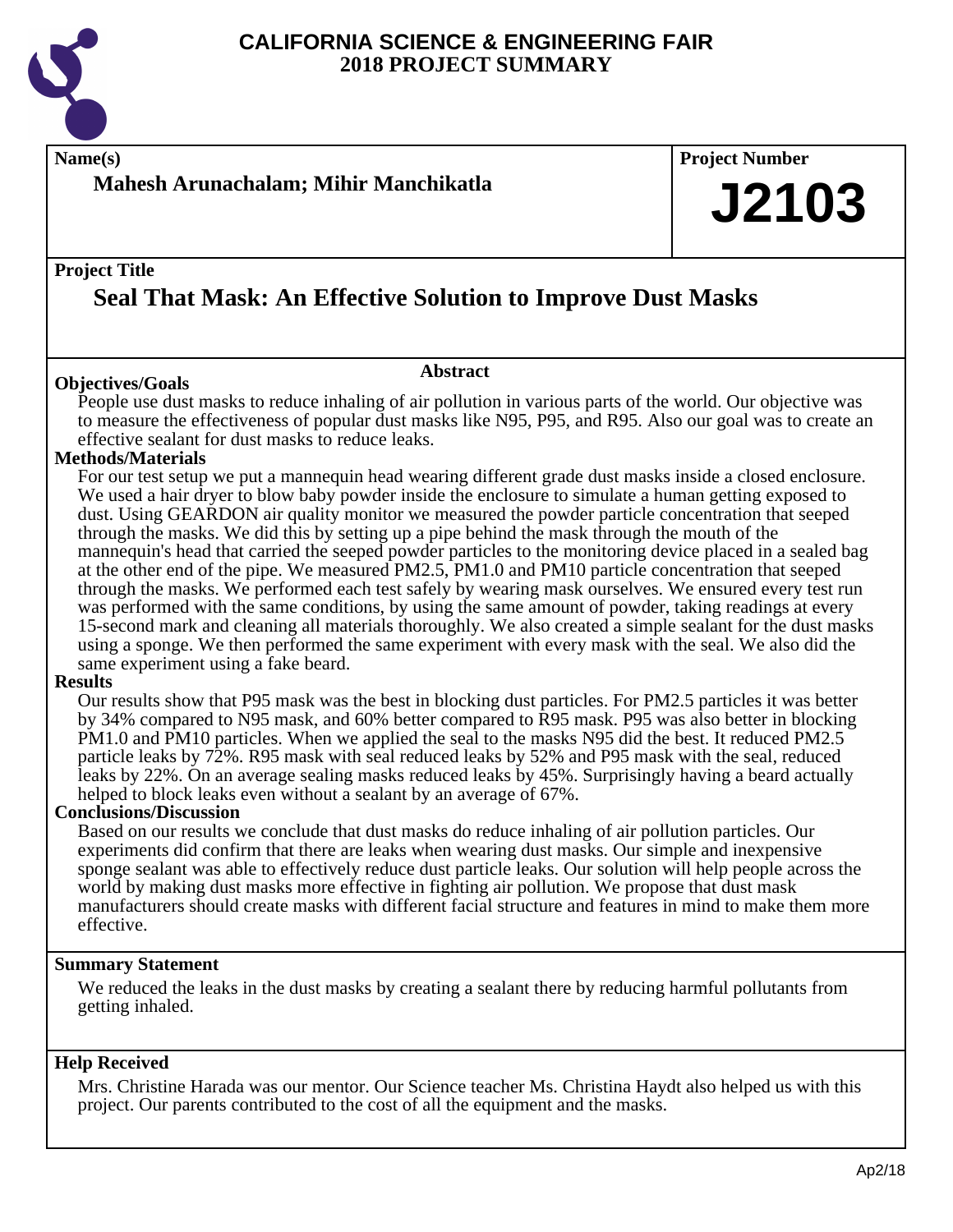

**Name(s) Project Number Project Title Abstract Jillian T. Beer Surface Temperatures of Turf Samples and Infills J2104 Objectives/Goals** The objective of this project was to determine what factor significantly causes turf to heat up. Finding the distinct factor will prevent turf installers from their turf reaching extreme temperatures. To further study this, the question of will the quality/type of turf or the type of infill affect how hot the turf gets, was raised. The questions helps clarify what exactly needed to get tested. **Methods/Materials** I placed pairs of 9X9 turf samples separately into two different wooden frames. The frames allowed the turf's infill to remain where it needed to be, and the wooden frames were built by a carpenter. After I placed each sample into its individual square, I evenly dispersed infill on top of them. One row of samples had one type of infill, while the second row of samples had another type of infill. Every half an hour, the surface temperatures of the turf samples wererecorded using an infrared laser thermometer. **Results** The brands didn't play a significant factor on the temperatures the brands reached. The highest difference between the hottest turf brand and the coolest turf brand was 6.755 degrees Fahrenheit. The most significant difference between the infills reached up to 6.5 degrees Fahrenheit. Although there were temperature differences, the turf brand or the type of infill did not play a significant roll. Even though the turf brand and infill type did not reveal discrepancies, the temperature of natural grass was recorded. At 83 degrees Fahrenheit outside, natural grass rose to 83 degrees Fahrenheit, while the turf rose up to 142 degrees Fahrenheit. **Conclusions/Discussion** Having all of the turf samples outside, with an equal amount of sun exposer, allowed each reading to be more accurate. Even though the samples were outside at the same time and location as each other, the infrared laser thermometer lacked accuracy. In order to receive results that were completely accurate, a more advanced infrared laser thermometer needed to be purchased.

#### **Summary Statement**

I determined that turf reaches extreme temperatures in comparision to natural grass, yet the brand of turf or the type of infill used in the turf does not play a significant factor on the temperature of the turf.

#### **Help Received**

My science teacher, Mrs. Armstrong, explained to me how to use the infrared laser thermometer. I also received assistance from my mom to understand how to analyze the data I collected the best way possible.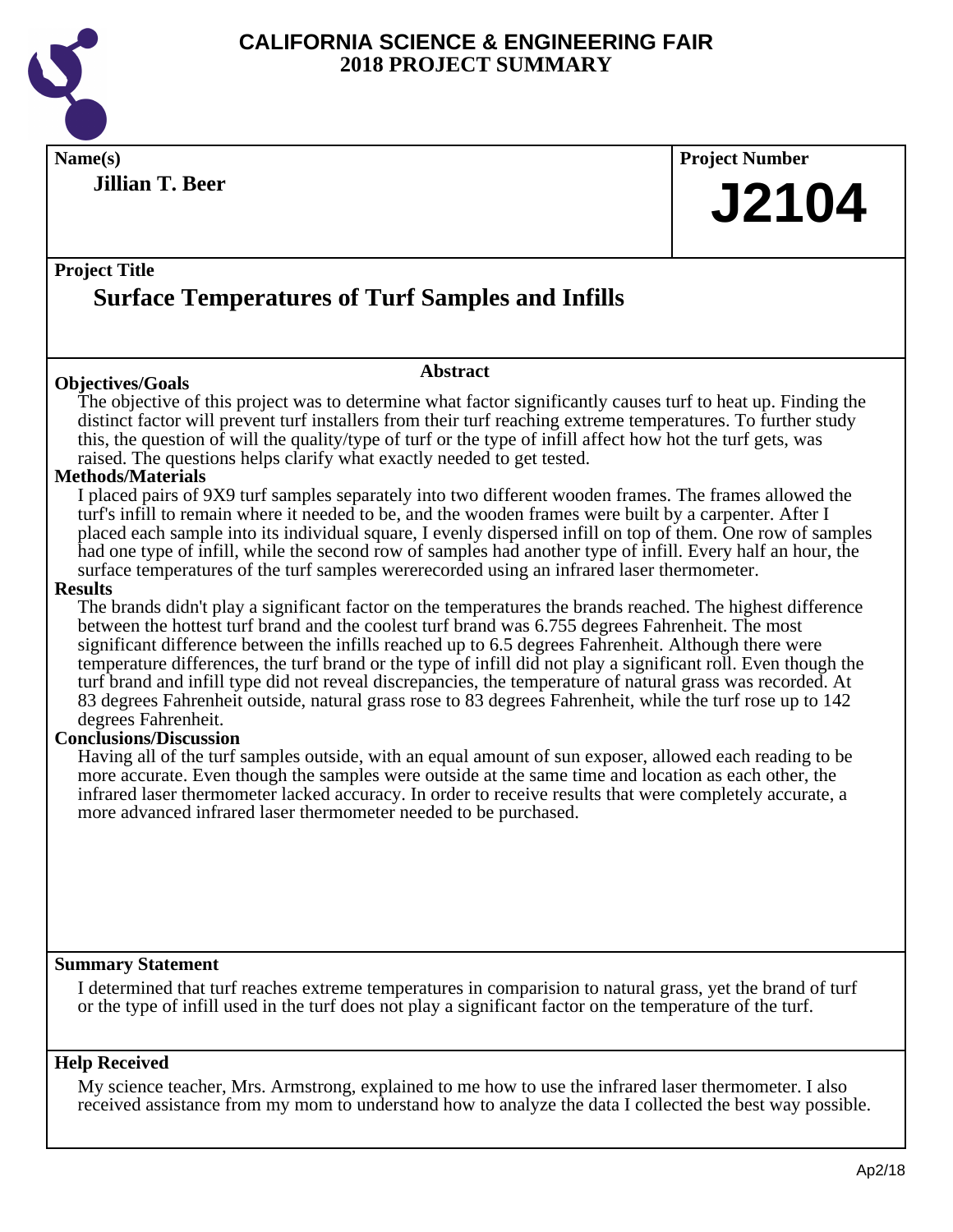

**Name(s) Project Number Heidi C. Bishop**

# **J2105**

#### **Project Title**

## **Cool Tunes: The Effect of Temperature on Instrument Tuning**

#### **Abstract**

**Objectives/Goals**

My objective was to discover if temperature affects instrument tuning.

#### **Methods/Materials**

The saxophone, bugle, orchestra bells, and flute were tuned using a tuner and the "warmed up" temperature of the instruments was determined. Each instrument was refrigerated for 60 minutes. The instrument was removed, its temperature measured, and it was played to determine if it was flat, sharp, or in tune. The instrument was then set down for another 10 minutes and its temperature measured and tonality checked. This repeated every 10 minutes until the instrument was in tune. Three trials of the experiment were done per instrument.

#### **Results**

Saxophone temperature ranged from  $2.2^{\circ}$ C to  $25.1^{\circ}$ C and tonality ranged from -45 flat to +10 sharp for G. Bugle temperature ranged from -0.3°C to 28.3°C and tonality ranged from -40 flat to 0 in tune for D. Orchestra bells temperature ranged from 0.1°C to 23.5°C and tonality ranged from -40 flat to +20 sharp for B flat. Flute temperature ranged from 2°C to 31.5°C and tonality ranged from -60 flat to 0 in tune for B flat.

#### **Conclusions/Discussion**

My hypothesis was that an instrument at colder temperature would be more out of tune than after it had been warmed up. Data showed all instruments were out of tune after being refrigerated for 60 minutes. This proved my hypothesis correct. The flute appeared to be the most affected by the temperature change followed by the saxophone and bugle. The orchestra bells were a little more sporadic with their pitch. In conclusion, temperature definitely affects the intonation of instruments. For eleven trials, instruments were all flat at colder temperature. For one trial with the orchestra bells the instrument was sharp. In all trials, instruments were not in tune for at least 20 minutes after being refrigerated.

#### **Summary Statement**

My project showed that cold temperature negatively affects instrument tuning.

#### **Help Received**

My parents provided the supplies needed for me to do my project.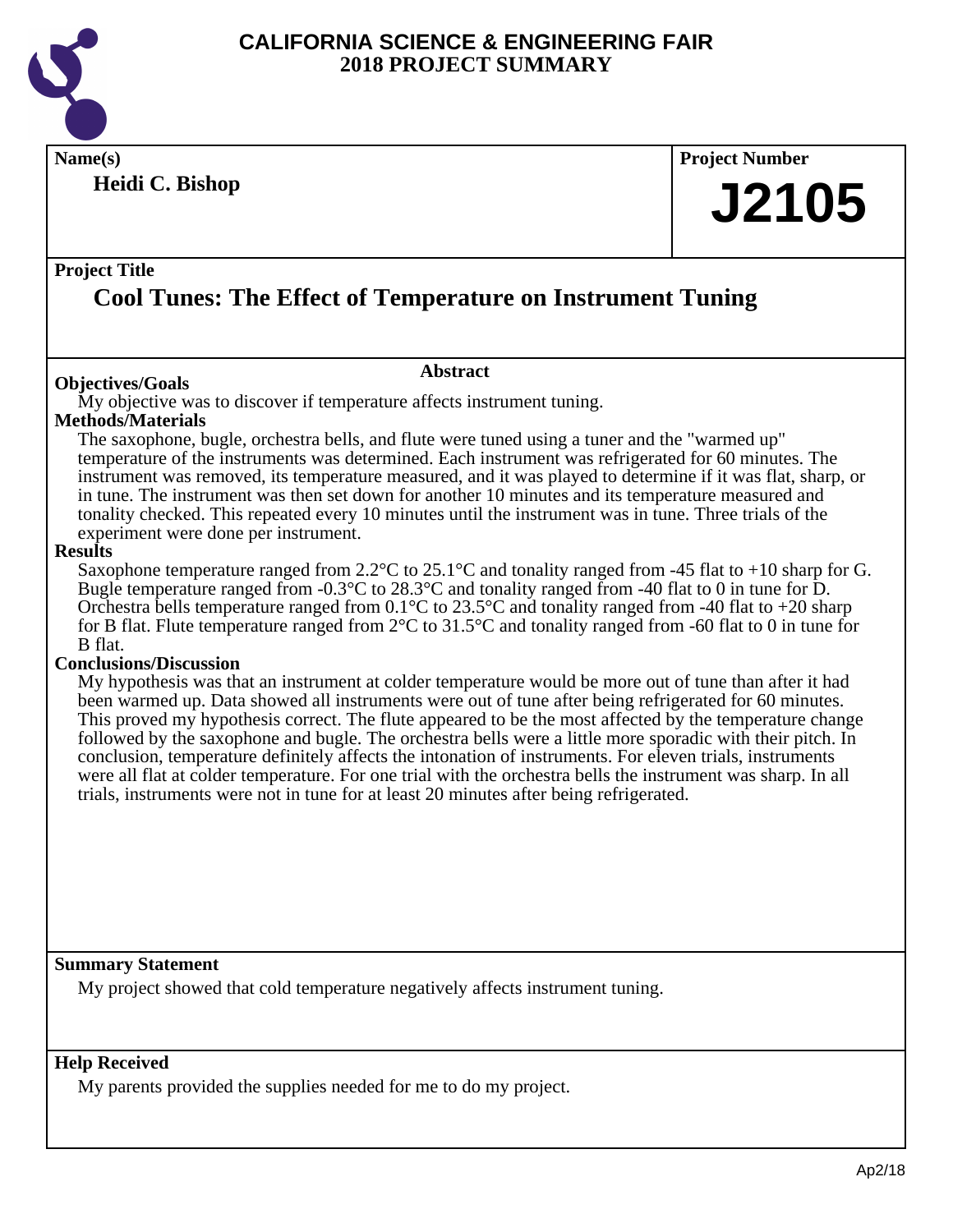

**Name(s) Project Number Project Title Abstract Summary Statement Krina A. Ghadia Counteracting Coffee Stains: Dentifrice Whitening Properties J2106 Objectives/Goals** The objective of my project is to determine which dentifrice is the most effective in coffee stain removal. **Methods/Materials** Ceramic tiles were stained using coffee for one day and then dried. The stain was then brushed and attempted to be removed using different forms and types of dentifrice. The tile was then compared with the shade guide for measurement. **Results** The Sodium Hypochlorite had the most whitening effect out of every type of dentifrice, although every type and form of dentifrice had some whitening effect. **Conclusions/Discussion** Each dentifrice had a varying amount and type of active ingredient that was used to eliminate the stain, however the Sodium Hypochlorite had the strongest stain removing ability and in the largest concentration. Therefore, Sodium Hypochlorite, or off-the-shelf bleach, removed the stain most effectively. I determined how effective dentifrice with varying active ingredients was in removing coffee stains.

#### **Help Received**

Dentist Vinay Govindji answered my questions about whitening toothpastes, however I created and executed the experiment without assistance.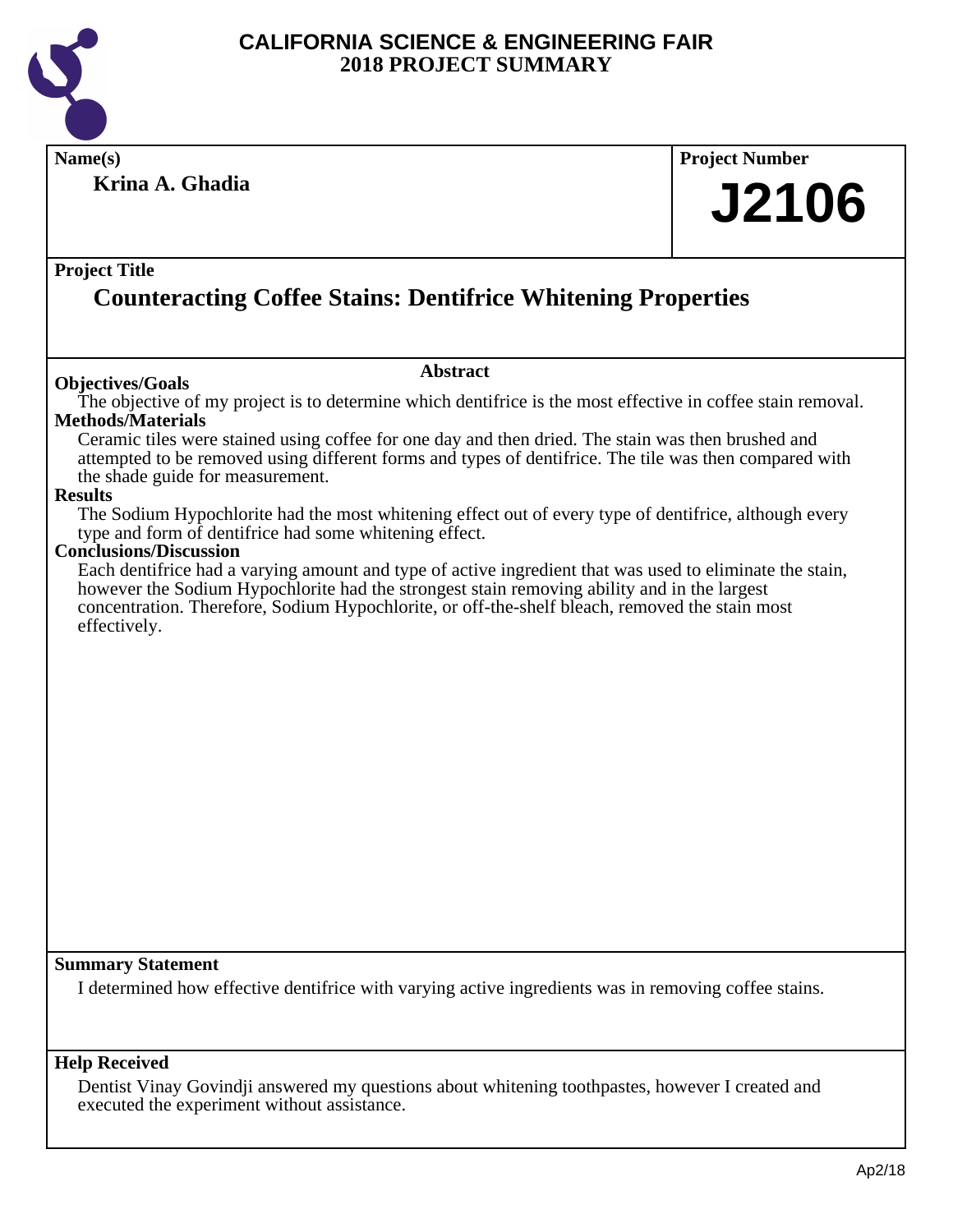

| Name(s)                                                                                                                                                                                                                                                                                                                                                                                                                                                                                  | <b>Project Number</b> |  |
|------------------------------------------------------------------------------------------------------------------------------------------------------------------------------------------------------------------------------------------------------------------------------------------------------------------------------------------------------------------------------------------------------------------------------------------------------------------------------------------|-----------------------|--|
| <b>Adrian Guo</b>                                                                                                                                                                                                                                                                                                                                                                                                                                                                        | <b>J2107</b>          |  |
|                                                                                                                                                                                                                                                                                                                                                                                                                                                                                          |                       |  |
| <b>Project Title</b>                                                                                                                                                                                                                                                                                                                                                                                                                                                                     |                       |  |
| <b>Electrolytes in Gatorade</b>                                                                                                                                                                                                                                                                                                                                                                                                                                                          |                       |  |
|                                                                                                                                                                                                                                                                                                                                                                                                                                                                                          |                       |  |
| <b>Abstract</b><br><b>Objectives/Goals</b>                                                                                                                                                                                                                                                                                                                                                                                                                                               |                       |  |
| The objective was to determine if different flavors of Gatorade had different amounts of electrolytes.<br><b>Methods/Materials</b>                                                                                                                                                                                                                                                                                                                                                       |                       |  |
| 3 different flavors of Gatorade were used. The flavors were; Orange, Cool Blue, and Fruit Punch. Three                                                                                                                                                                                                                                                                                                                                                                                   |                       |  |
| bowls of equal size were used to hold the liquids. A handmade conductance sensor and circuit was used to                                                                                                                                                                                                                                                                                                                                                                                 |                       |  |
| measure the conductance of the liquid by sending a electrical current through the liquid. I used the                                                                                                                                                                                                                                                                                                                                                                                     |                       |  |
| formula $(G=I/V)$ to convert the results to millisiemens (a unit of measure for conductance) to show to the<br>conductance of the liquid. Since electrolytes conduct electricity, so the more conductance, the more                                                                                                                                                                                                                                                                      |                       |  |
| electrolytes.                                                                                                                                                                                                                                                                                                                                                                                                                                                                            |                       |  |
| <b>Results</b>                                                                                                                                                                                                                                                                                                                                                                                                                                                                           |                       |  |
| Gatorade Orange consistently had the most conductance. Gatorade Fruit Punch consistently had the the                                                                                                                                                                                                                                                                                                                                                                                     |                       |  |
| second most conductance.<br><b>Conclusions/Discussion</b>                                                                                                                                                                                                                                                                                                                                                                                                                                |                       |  |
| Gatorade is commonly drunk during intense workouts to replenish lost electrolytes. As shown in the<br>experiment, specific flavors of Gatorade had different amounts of electrolytes. I noticed in the ingredients<br>that all flavors had different dyes. I would like to do more research on dyes to see if it might have affected<br>the results. Results suggest that Gatorade Orange flavor has more electrolytes compared to the other<br>flavors, therefore being more effective. |                       |  |
|                                                                                                                                                                                                                                                                                                                                                                                                                                                                                          |                       |  |
|                                                                                                                                                                                                                                                                                                                                                                                                                                                                                          |                       |  |
|                                                                                                                                                                                                                                                                                                                                                                                                                                                                                          |                       |  |
|                                                                                                                                                                                                                                                                                                                                                                                                                                                                                          |                       |  |
|                                                                                                                                                                                                                                                                                                                                                                                                                                                                                          |                       |  |
|                                                                                                                                                                                                                                                                                                                                                                                                                                                                                          |                       |  |
|                                                                                                                                                                                                                                                                                                                                                                                                                                                                                          |                       |  |
|                                                                                                                                                                                                                                                                                                                                                                                                                                                                                          |                       |  |
|                                                                                                                                                                                                                                                                                                                                                                                                                                                                                          |                       |  |
| <b>Summary Statement</b>                                                                                                                                                                                                                                                                                                                                                                                                                                                                 |                       |  |
| This experiment is about measuring and comparing the amounts of electrolytes in different flavors of<br>Gatorade.                                                                                                                                                                                                                                                                                                                                                                        |                       |  |
| <b>Help Received</b>                                                                                                                                                                                                                                                                                                                                                                                                                                                                     |                       |  |
| The design for the conductance circuit was found on the internet. I also modified the procedure found on<br>the same site. I performed the experiment without help.                                                                                                                                                                                                                                                                                                                      |                       |  |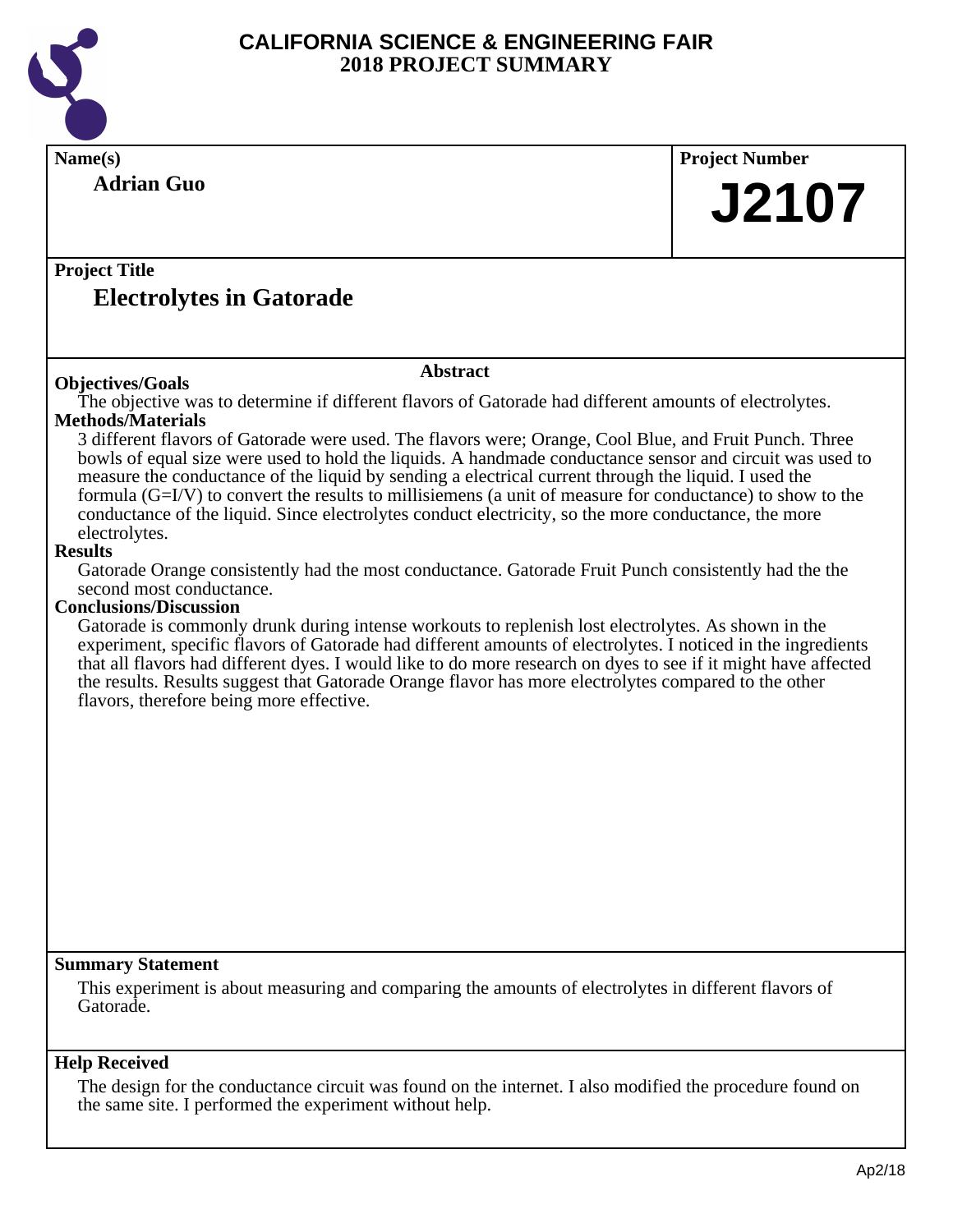

| Name(s)                                                                                                                                                                                                       | <b>Project Number</b> |
|---------------------------------------------------------------------------------------------------------------------------------------------------------------------------------------------------------------|-----------------------|
| <b>Cornelius E. Harmon</b>                                                                                                                                                                                    |                       |
|                                                                                                                                                                                                               | <b>J2108</b>          |
|                                                                                                                                                                                                               |                       |
|                                                                                                                                                                                                               |                       |
| <b>Project Title</b>                                                                                                                                                                                          |                       |
| <b>Fact or Friction</b>                                                                                                                                                                                       |                       |
|                                                                                                                                                                                                               |                       |
|                                                                                                                                                                                                               |                       |
| <b>Abstract</b><br><b>Objectives/Goals</b>                                                                                                                                                                    |                       |
| The objective of this study is to measure the efficacy of various motor oils to reduce heat cause by                                                                                                          |                       |
| friction.                                                                                                                                                                                                     |                       |
| <b>Methods/Materials</b>                                                                                                                                                                                      |                       |
| Wooden test stand (2"x 2"x 8" post), copper caps, electric motor (drill), Wire drill bit brush, egg timer, eye                                                                                                |                       |
| dropper, thermocouples (type K), and multimeter. Measured the ability of various motor oils to reduce<br>friction through measuring temperature increase.                                                     |                       |
| <b>Results</b>                                                                                                                                                                                                |                       |
| A controlled volume of various brands of motor oils were placed in cooper caps. The temperature increase                                                                                                      |                       |
| of the cooper caps, when exposed to heat, was recorded. Repeated trials were run to calculate an average                                                                                                      |                       |
| temperature increase. The difference between the temperatures was statistical significant.                                                                                                                    |                       |
| <b>Conclusions/Discussion</b>                                                                                                                                                                                 |                       |
| To within the accuracy of the measurements, the presence of motor oil significantly reduced friction.                                                                                                         |                       |
| However, the difference between the brands of motor oils was not statistically significant. This study<br>reveals that brand marketing has a substantial effect on consumer perception of scientific quality. |                       |
|                                                                                                                                                                                                               |                       |
|                                                                                                                                                                                                               |                       |
|                                                                                                                                                                                                               |                       |
|                                                                                                                                                                                                               |                       |
|                                                                                                                                                                                                               |                       |
|                                                                                                                                                                                                               |                       |
|                                                                                                                                                                                                               |                       |
|                                                                                                                                                                                                               |                       |
|                                                                                                                                                                                                               |                       |
|                                                                                                                                                                                                               |                       |
|                                                                                                                                                                                                               |                       |
|                                                                                                                                                                                                               |                       |
|                                                                                                                                                                                                               |                       |
|                                                                                                                                                                                                               |                       |
| <b>Summary Statement</b>                                                                                                                                                                                      |                       |
| As measured by the ability to control heat, I found that there is no significant different between generic                                                                                                    |                       |
| and name brand motor oil.                                                                                                                                                                                     |                       |
|                                                                                                                                                                                                               |                       |
| <b>Help Received</b>                                                                                                                                                                                          |                       |
| I designed and performed the experiments myself. I got help in constructing the test stand understanding                                                                                                      |                       |
| the statistical comparison of data from my father.                                                                                                                                                            |                       |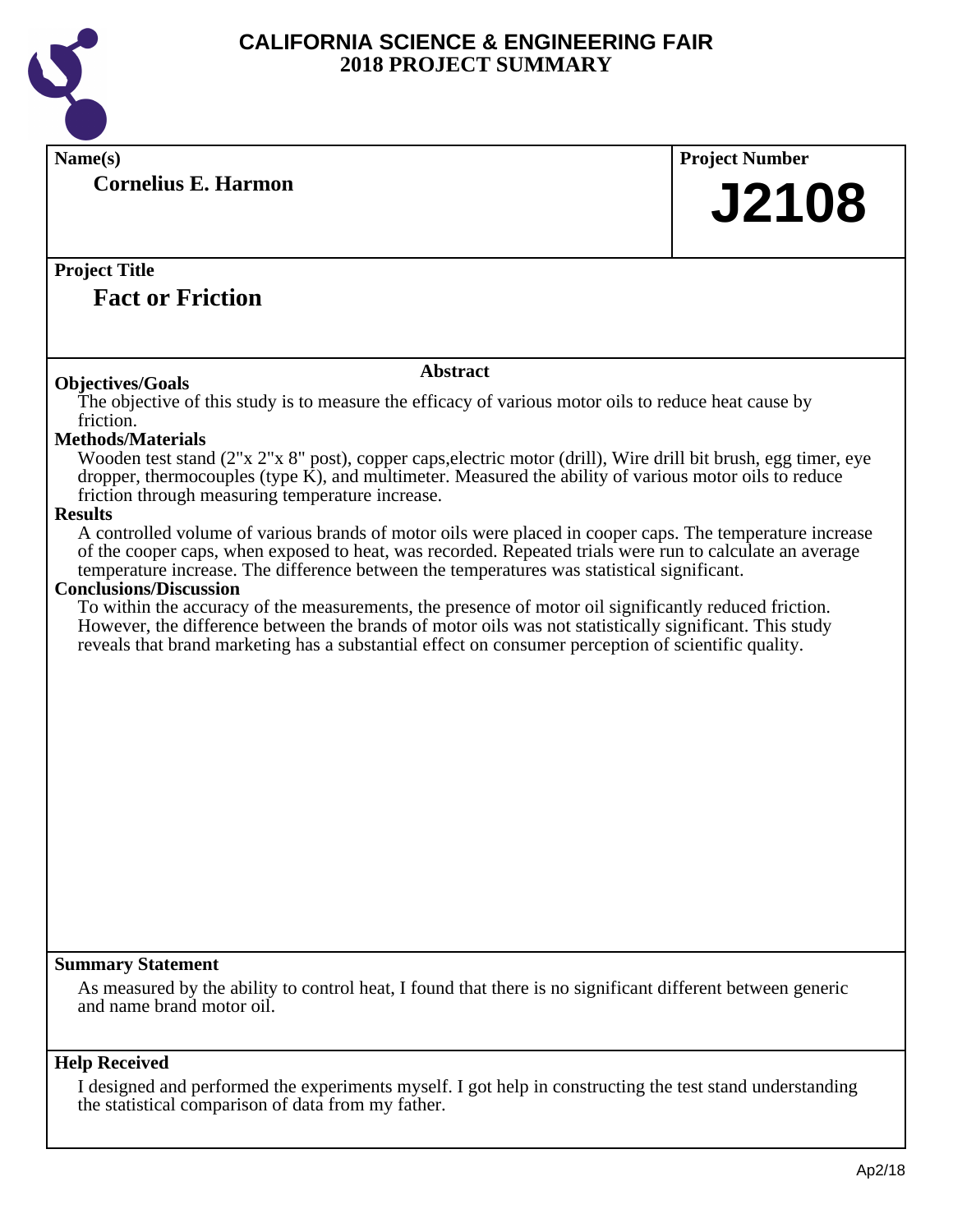

**Jibiana Z. Jakpor**

**Name(s) Project Number**

## **J2109**

#### **Project Title**

## **Combatting Wildfire Smoke: A Comparison of the Efficacy of Various HVAC Filters**

#### **Objectives/Goals**

**Abstract**

My science project is about reducing particulate air pollution from fires using HVAC filters. This is an important issue because 5,000-25,000 people in the U.S. die from particulate air pollution caused by wildfires each year. The recent Northern California wildfires produced as much particulate in 2 days as California's cars make yearly. Although there has been much success reducing emissions from cars, I am not aware of any efforts to address particulate pollution from house fires and wildfires. During a brainstorm, I imagined a fleet of drones carrying a large sheet of HVAC filters over a fire. As the first step towards my dream, I designed an experiment to test 2 hypotheses: 1. an HVAC filter suspended over a fire will capture a moderate amount of soot, and 2. filters with higher MERV ratings will be more effective than those with lower MERV ratings.

#### **Methods/Materials**

Three types of 3M filters were tested: the Basic Pleated Non-electrostatic filter (MERV:5), the Fiberglass Filter (MERV:6), and the Elite Allergen Extra Electrostatic Filter (MERV:12). I did 12 trials for each type of filter test, each with a simultaneous control. I made a test apparatus with 2 cake pans lined with white flannel, one of which was covered by a filter. I held the apparatus in the smoke from a wood fire. I used digital photography to get the Mean Gray Value (brightness) of white flannel fabric after exposure to soot with/without a filter.

#### **Results**

A paired Student's t-Test showed that all 3 filters suspended over a fire were effective at reducing the soot that lands on a piece of fabric on the other side of the filter  $(p<0.01)$ . However, ANOVA testing showed all 3 filters performed the same.

#### **Conclusions/Discussion**

All 3 filters resulted in a statistically significant reduction in the amount of smoke that was able to pass through the filters. I have developed a new test method using digital photography to evaluate the effectiveness of filters. This experiment is the first step towards a broader goal of active measures to reduce particulate air pollution from fires. My dream is to create a filter apparatus with negative pressure to draw in smoke to be suspended by large drones over house fires and wildfires. Even capturing a small portion of the smoke could help save lives.

#### **Summary Statement**

My experiment revealed that three types of HVAC filters suspended over a wood fire are effective at capturing soot  $(p<0.01)$ .

#### **Help Received**

I designed and conducted the experiment myself. My mother paid for supplies and kept a watchful eye on the fires. My sister guided me to the correct statistical tests. I taught myself how to do those tests by watching YouTube videos.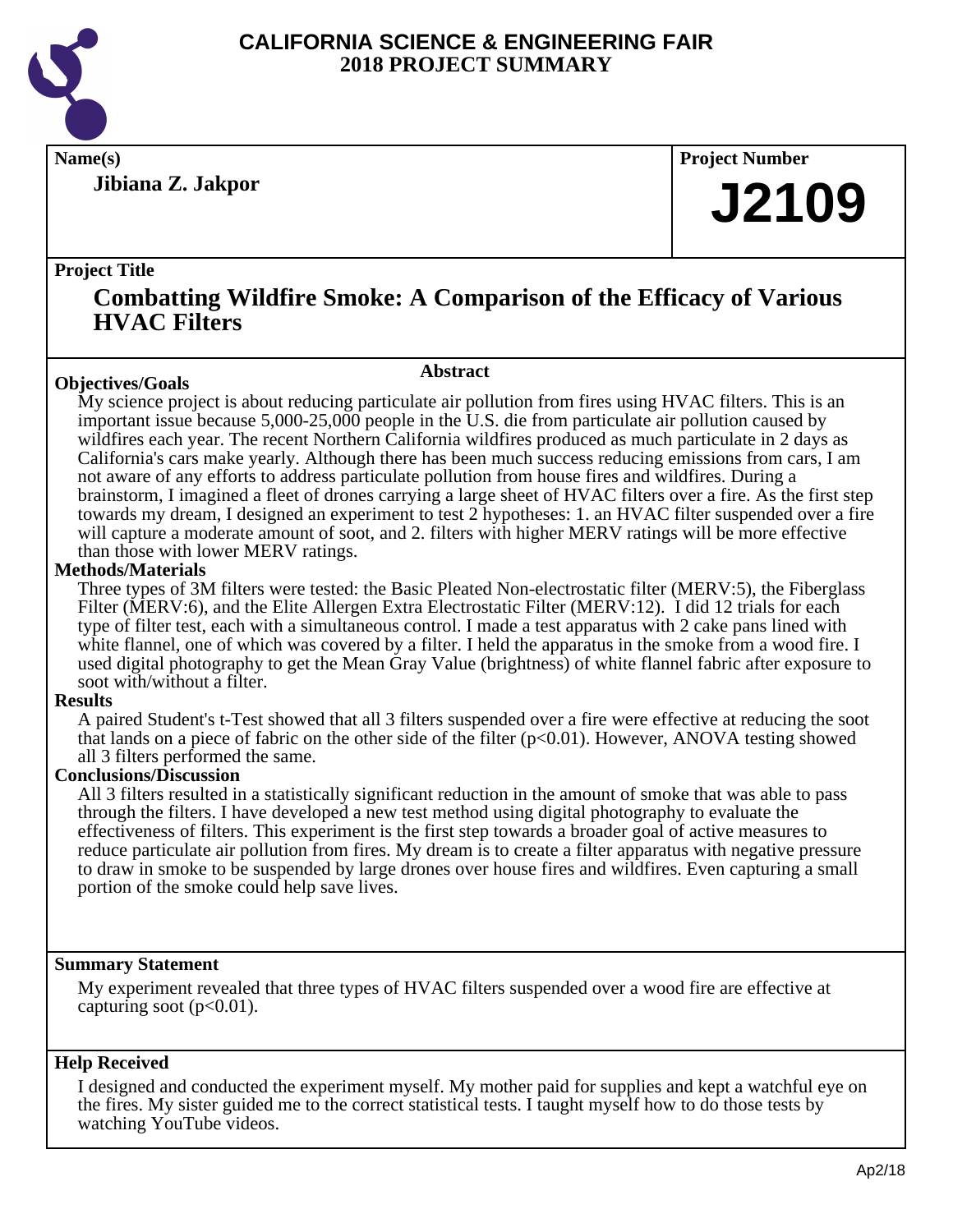

**Name(s) Project Number**

**Emogene G. Karas**

**J2110**

#### **Project Title**

## **Measuring the Attributes of Different Fabric Weaves**

#### **Objectives/Goals**

In this experiment, I wanted to find out if there was a relationship between the weave of a fabric (plain twill satin weave) and the strength stretch and fray of it. I tested by ripping the fabric for strength, putting weights on the fabric for stretch, and fraying the fabric with sandpaper. I tested each type of fabric 9 times, 3 along grain, 3 cross the grain, 3 diagonal grain. In the end, twill was strongest, plain frayed most, and plain stretched most.

**Abstract**

#### **Methods/Materials**

I tested by ripping the fabric for strength, putting weights on the fabric for stretch, and fraying the fabric with sandpaper

materials~ 1 yard of twill cotton, 1 yard of satin cotton, 1 yard of plain cotton, fishing scale, 2 spring clamps, 1 2pound weight, drill, sandpaper.

#### **Results**

the tests show that twill was the strongest weave, plain frayed the most, and plain also stretched the most. **Conclusions/Discussion**

patterns in the grain of the fabric show that there is probably a relationship in the grain of the fabric and the strength and stretch of it. One could possibly test this for further research.

**Summary Statement**

In this project i tested to see if the weave of a fabric affected it's strength, stretch, and fray.

#### **Help Received**

Although my parent's helped me come up with the project idea, I designed and performed the experiment by myself.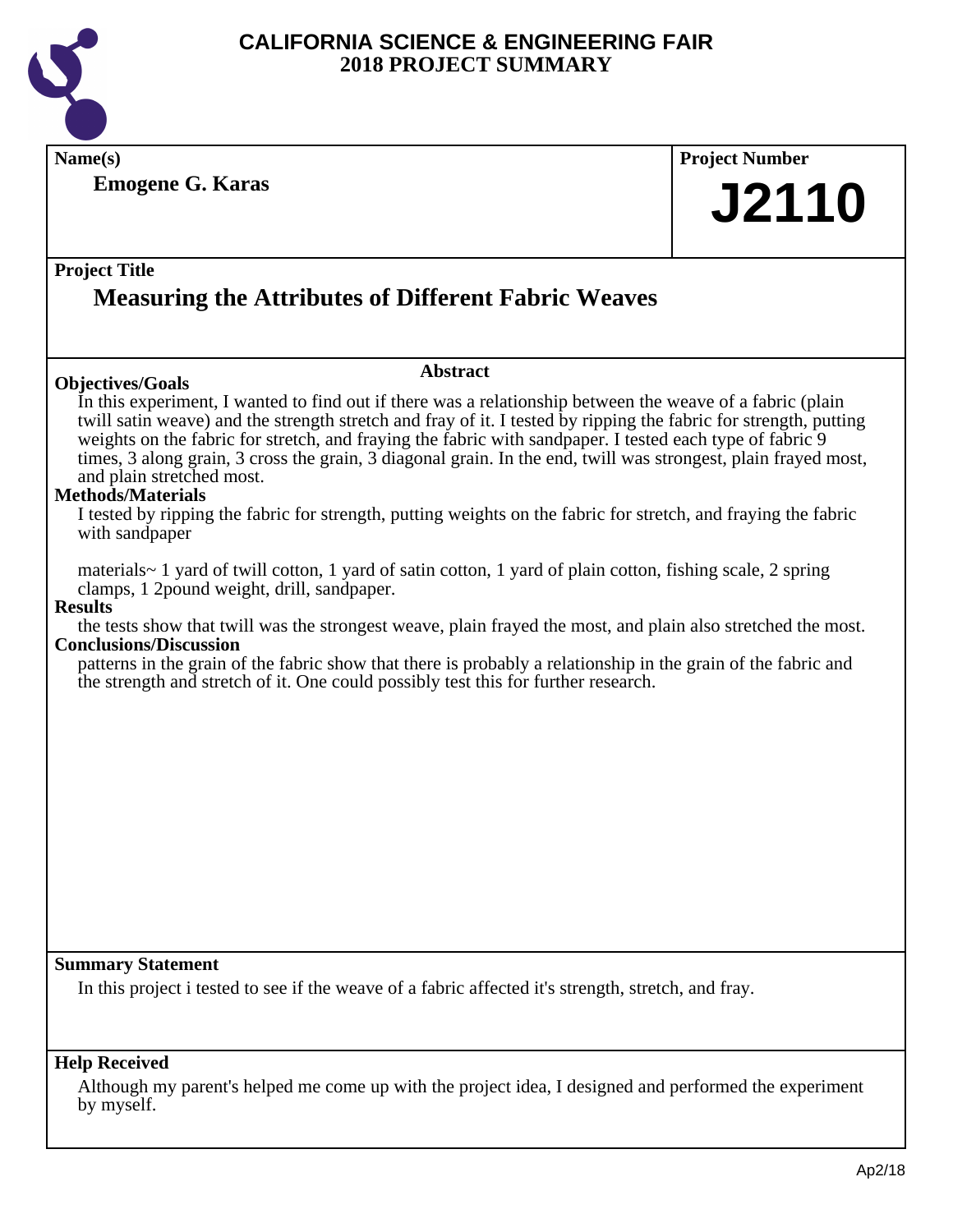

**Name(s) Project Number**

**Courtney L. Kelly**

# **J2111**

#### **Project Title**

## **The Effects of Fabric Softener on the Flammability of Fabrics**

#### **Objectives/Goals**

The purpose of my experiment was to determine whether the use of liquid fabric softener increases the flammability of fabrics, and if the degree of flammability becomes greater with repeated use. I hypothesized that fabrics washed with fabric softeners would burn more rapidly than those not treated with fabric softener.

**Abstract**

#### **Methods/Materials**

I tested the flammability of 4 different fabrics. My Independent Variable is the amount of washes of the fabrics and the Dependent Variable is the burn duration. I washed all of the fabrics with no fabric softener and tested and recorded the data to see how long it took to burn the whole piece of fabric. I then washed the fabric with liquid fabric softener one, and then five times. I tested and recorded both of these. There were three trials for every type of fabric being burned. Finally, I calculated the burn rate of each fabric using the equation  $R = 60 \text{cm}^2/$  seconds.

#### **Results**

After one wash with fabric softener, each of the four fabrics had an increase in burn rate. Cotton flannel burned 7.69% faster than the control, and 100% cotton and flame resistant poly came in close with 7.67% and 7.29% increases in burn rate. After 5 washes with fabric softener, the flame resistant and poly blend fabrics showed dramatic increases in burn rate, burning 35.97% and 32.2% more quickly than the control. The 100% cotton and cotton flannel also burned faster, with 12.45% and 8.63% increases in burn rate.

#### **Conclusions/Discussion**

My results confirm my hypothesis that the use of liquid fabric softener does indeed increase the flammability of fabrics, and the increase is cumulative. While all fabrics tested increased in flammability after both 1 and 5 washes, it was surprising that the flame resistant child's nightgown had the greatest increase in burn rate after multiple washes with fabric softener.

#### **Summary Statement**

I showed that the use of liquid fabric softener increases the flammability of fabrics, and that the increase in flammability is cumulative with repeated use.

#### **Help Received**

I designed and conducted my experiment myself at home. I consulted Mikayla Barry, a Graduate Student in Materials Science at UCSB, via email for advice and guidance about experimental design and the science behind what makes fabrics more flammable.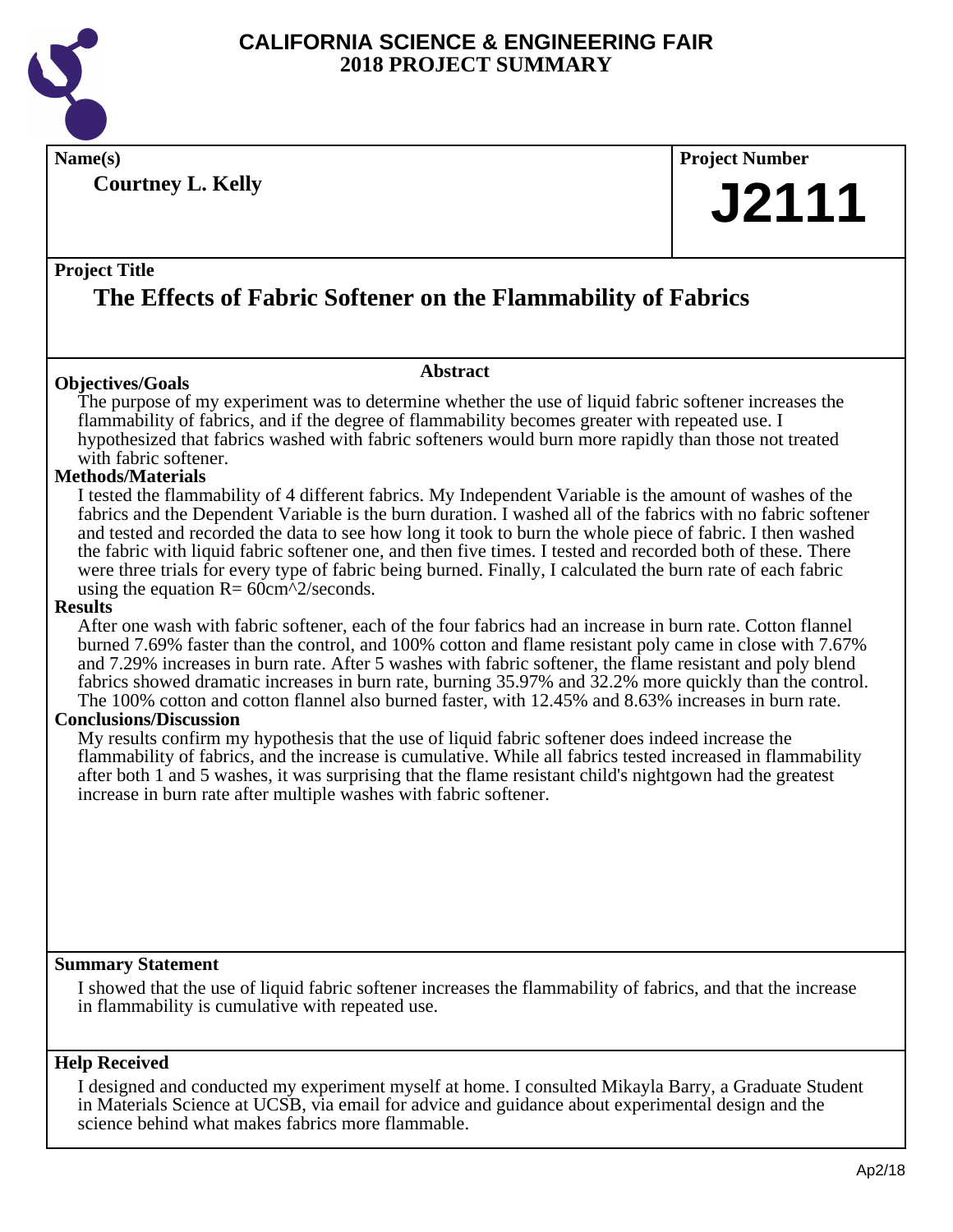

**Dhwani M. Kharidia**

**Name(s) Project Number J2112**

### **Project Title Best Shock Absorbing Shoe Sole Material**

#### **Objectives/Goals**

**Abstract**

Many athletes and even casual runners develop leg joint, hip, and spine problems due to high impact stress on the foot and leg muscles. Shoe soles play an important role in absorbing ground reaction force (GRF) exerted by the ground on the body. Every person has his or her own capacity for absorbing GRF and current market forces do not allow consumers to make shoe choices based on their individual GRF needs. To help consumers make informed choices, this project defines Absorption Index and measures it for varying shoe sole types such as polyurethane, Ethylene Vinyl Acetate foam (EVA), leather, and thermoplastic rubber using a specifically designed test apparatus. Polyurethane will absorb the most shock because it is flexible, can compress and decompress, and has a high load bearing capacity.

#### **Methods/Materials**

The GRF acts on the outer shoe sole when the shoe comes in contact with the ground. To mimic GRF acting on shoe soles, the test apparatus with a mobile ground board and steady shoe sole were built. The ground board was pulled using different weights emulating different GRF values. When the ground board hit the outer shoe sole, a ball put on the inner sole was displaced depending upon the energy not absorbed by the shoe sole. The vertical displacement of the ball is proportional to the energy not absorbed, or transmitted, by the shoe sole. The Absorption Index (AI) is computed by normalizing the difference between flight height with and without the shoe sole. The Absorption index of varying sole types is computed and compared.

#### **Results**

The result shows that AI for shoe sole material made from polyurethane is the highest, at above 70% which is more than twice the AI of leather and thermoplastic rubber. The AI of EVA foam is between 65% to 70%. The low-density polyurethane is an excellent shock absorber and is used in midsole due to its sponge-like properties of compression and decompression.

#### **Conclusions/Discussion**

The AI information available to consumers can help them make informed decisions in selecting their soles. It will also be helpful to find AI during Impact Force (IF) and combine absorption indices of both IF and GRF to tabulate the total absorption characteristics of a shoe.

#### **Summary Statement**

This project has defined and measured shock absorption index for different shoe sole materials and concluded that polyurethane absorbed the most Ground Reaction Force.

#### **Help Received**

Received help from my dad to build testing apparatus and lift heavy weights.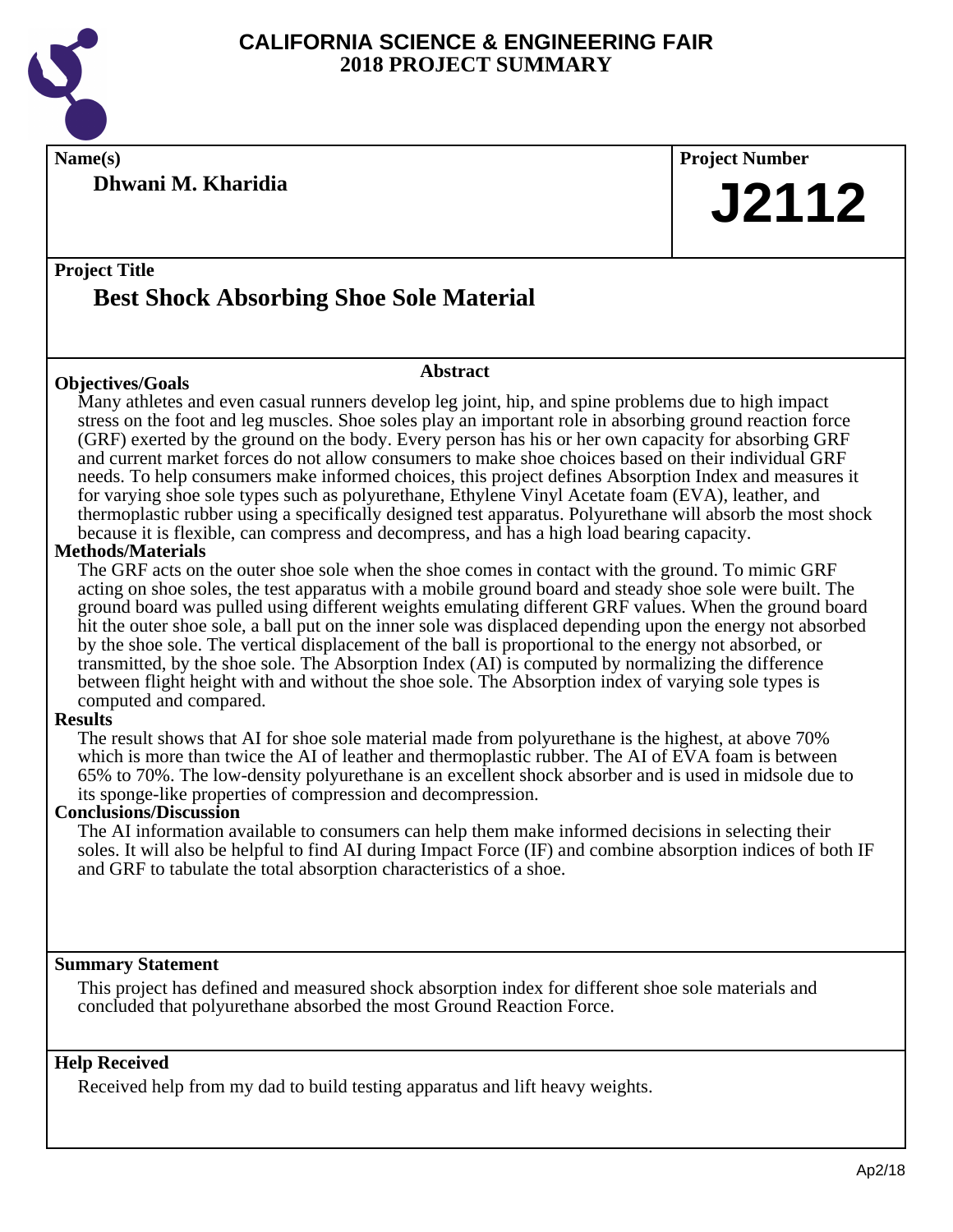

**Name(s) Project Number**

**Jenna Kim; Akemi Zollinger**

# **J2113**

## **Project Title The Effect of Hydrogels on Stain Removal**

#### **Objectives/Goals**

#### **Abstract**

Our objective for this project is to conduct an experiment to determine whether polyacrylamide hydrogels are able to act as a stain removing vehicle when tested against different types of stain-causing agents.

#### **Methods/Materials**

150 polyacrylamide hydrogels, pomegranate juice, soy sauce, coffee, marinara sauce, and olive oil, 100% cotton t-shirts, distilled water, Oxi-Clean Stain Remover, wax paper, plastic wrap, baking sheets, beakers, paper towel roll, pipettes, plastic spoons. Our experiment was divided into two phases: 1) release of the loaded solution onto stain and 2) release and absorption of solution through the stain. In each phase, there were 10 trials per stain.

#### **Results**

As shown in our results, hydrogels were capable of removing stains. Both phases showed that pomegranate stains were the easiest to remove and olive oil stains were the hardest, as they showed no signs of stain removal throughout the experiment. In Phase 1, the water and Oxi-Clean loaded hydrogels worked the best with the pomegranate stains and the worst with the olive oil stains. However, in Phase 2, the dry hydrogel crystals taped on the back in addition to the loaded ones on top were able to let the absorbed substances pass through the stain, allowing the dry hydrogels to help the water-loaded hydrogel, but have little effect on the Oxi-Clean loaded hydrogel.

#### **Conclusions/Discussion**

Overall, fruit stains and water-based, hydrophilic stains could be best removed by either of the hydrogels. Hydrophobic and oil-based stains were not able to be removed because the level of pH at which the hydrogel is triggered to absorb and release was at a neutral pH of 7, or water. The special characteristics of these hydrogels that allowed it to remove the stain could not be functional with pHs lower than 7 (bases), meaning that the mainara and olive oil stains could not be removed. In conclusion, hydrogels are capable of removing stains because of their abilities or absorb and release liquids, and most effectively remove hydrophilic stains as opposed to hydrophobic stains.

#### **Summary Statement**

In our project we took advantage of the unique properties of hydrogels to absorb and release liquid substances and tested them to see if they can remove different types of stains.

#### **Help Received**

We designed the experiment ourselves and our science teacher reviewed our project.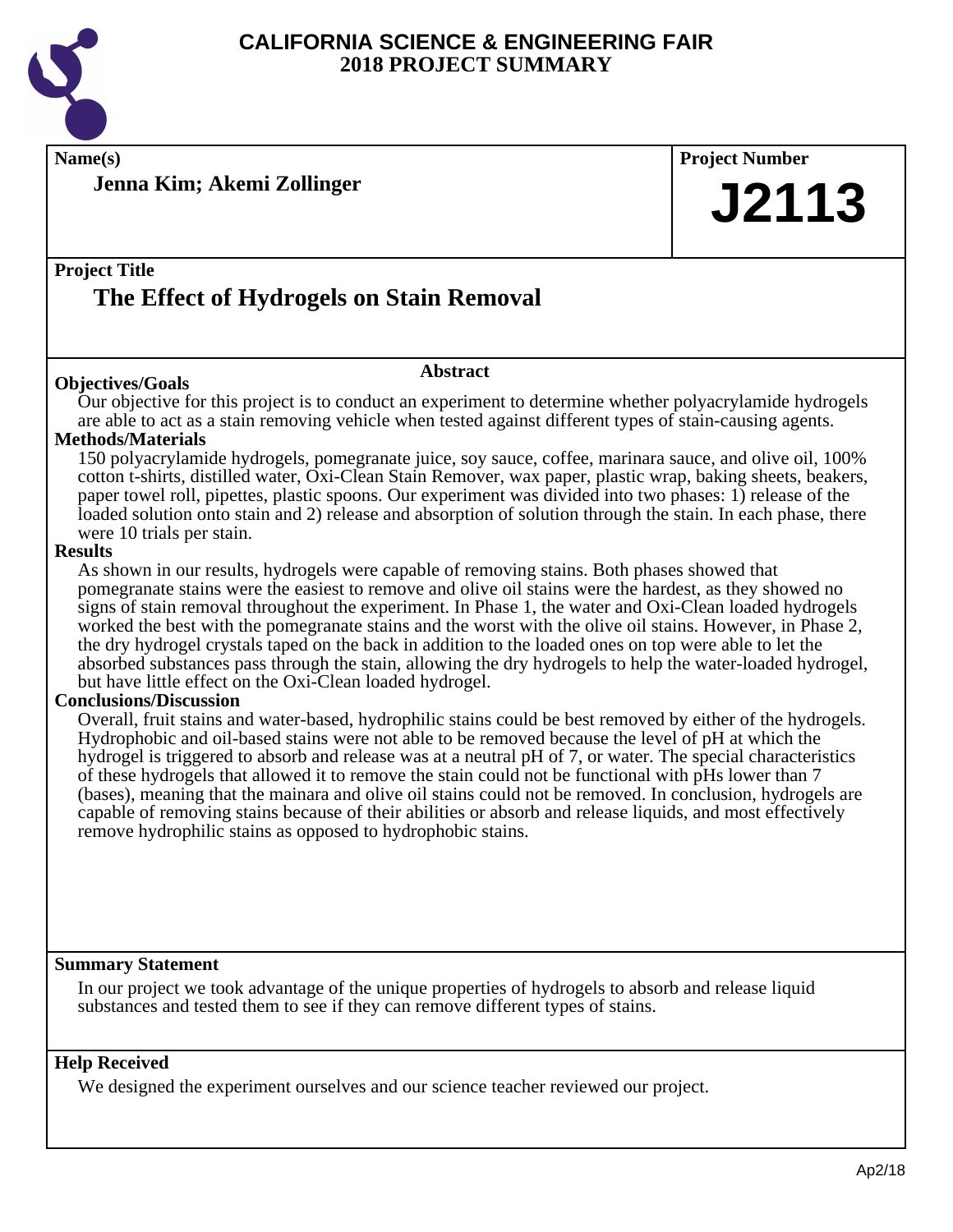

| Name(s)<br>Kael K. Mai                                                                                                                                                                                                                                                                                                                                                                                                                                                                                                                                                                                                                                                                                                                                                                                                                                                                                                                                                                                                                              | <b>Project Number</b><br><b>J2114</b> |
|-----------------------------------------------------------------------------------------------------------------------------------------------------------------------------------------------------------------------------------------------------------------------------------------------------------------------------------------------------------------------------------------------------------------------------------------------------------------------------------------------------------------------------------------------------------------------------------------------------------------------------------------------------------------------------------------------------------------------------------------------------------------------------------------------------------------------------------------------------------------------------------------------------------------------------------------------------------------------------------------------------------------------------------------------------|---------------------------------------|
| <b>Project Title</b><br><b>What's Your UV Defense?</b>                                                                                                                                                                                                                                                                                                                                                                                                                                                                                                                                                                                                                                                                                                                                                                                                                                                                                                                                                                                              |                                       |
| <b>Abstract</b><br><b>Objectives/Goals</b>                                                                                                                                                                                                                                                                                                                                                                                                                                                                                                                                                                                                                                                                                                                                                                                                                                                                                                                                                                                                          |                                       |
| The objective of this experiment was to test the effectiveness of three different types of sunscreen active<br>ingedients, which were oxybenzone, titanium dioxide, and a combination of zinc oxide and titanium<br>dioxide.<br><b>Methods/Materials</b><br>Three different sunscreens, a UVC/UVB meter, saran wrap, paint stirrers, and embroidery hoops. Spread<br>saranwrap over the embridery hoops, and spread suncreen over the saran wrap. Measured the UV energy<br>going through the sunscreen.<br><b>Results</b><br>The sunscreen with a mixture of zinc oxide and titanium dioxide blocked the most UV energy and was the<br>most effective in all 3 trials.<br><b>Conclusions/Discussion</b><br>In all 3 trials, oxybenzone was the least effective active ingredient while the combination of zinc oxide<br>and titanium dioxide was the most effective. This suggests that sunscreens with a combination of zinc<br>oxide and titanium dioxide are more effective than sunscreens with either oxybenzone or only titanium<br>dioxide. |                                       |
| <b>Summary Statement</b><br>I measured the effectiveness of three different active ingredients in suncreens and found that a<br>combination of titanium dioxide and zinc oxide is the most effective.                                                                                                                                                                                                                                                                                                                                                                                                                                                                                                                                                                                                                                                                                                                                                                                                                                               |                                       |
| <b>Help Received</b><br>My mom helped take measurements for the experiment when I was gone.                                                                                                                                                                                                                                                                                                                                                                                                                                                                                                                                                                                                                                                                                                                                                                                                                                                                                                                                                         |                                       |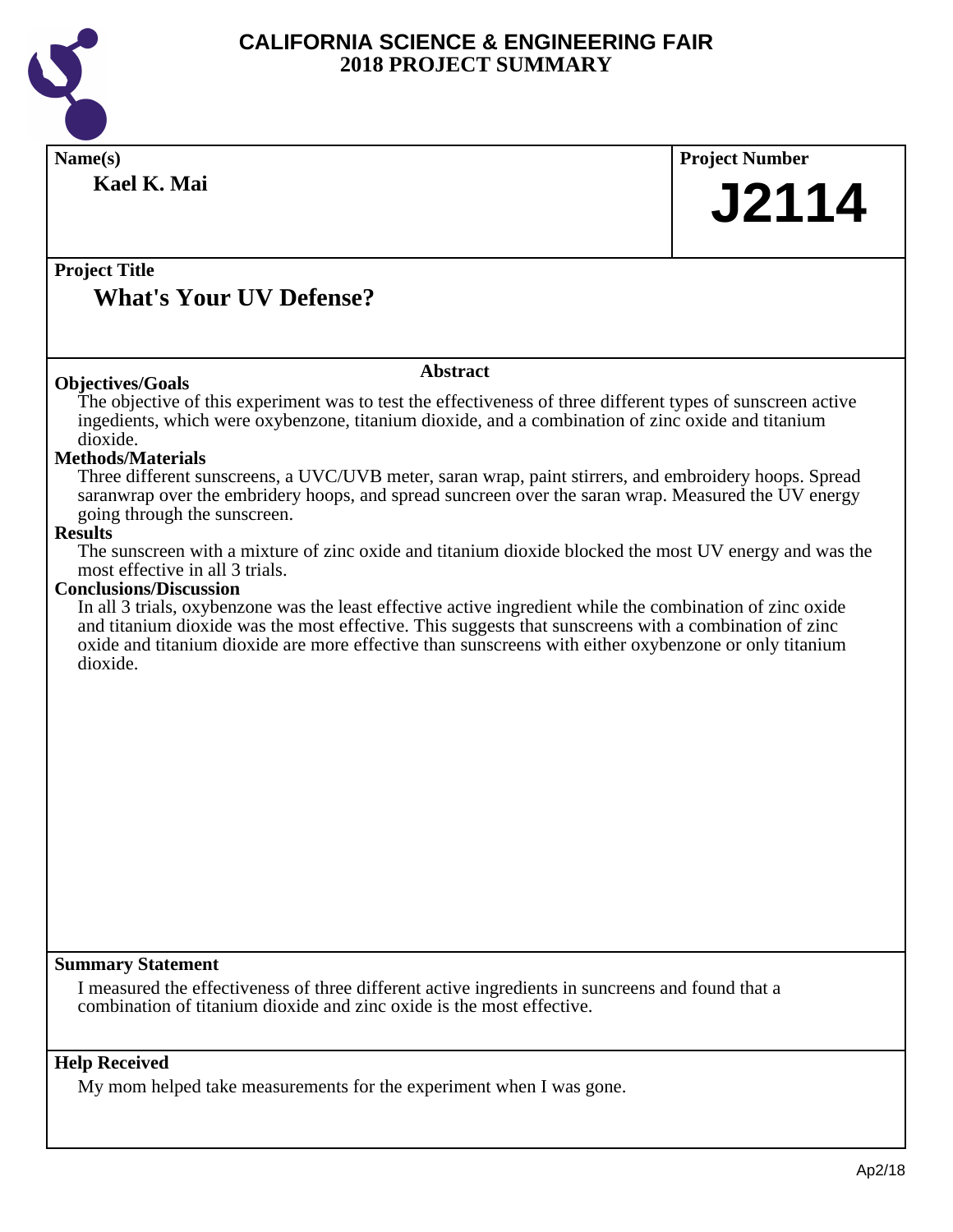

| Name(s)                                                                                                                                                                                                      | <b>Project Number</b> |  |
|--------------------------------------------------------------------------------------------------------------------------------------------------------------------------------------------------------------|-----------------------|--|
| <b>Nathan Poggemeyer; Justin Wang</b>                                                                                                                                                                        |                       |  |
|                                                                                                                                                                                                              | J2115                 |  |
|                                                                                                                                                                                                              |                       |  |
| <b>Project Title</b>                                                                                                                                                                                         |                       |  |
|                                                                                                                                                                                                              |                       |  |
| <b>AA Showdown</b>                                                                                                                                                                                           |                       |  |
|                                                                                                                                                                                                              |                       |  |
| <b>Abstract</b>                                                                                                                                                                                              |                       |  |
| <b>Objectives/Goals</b>                                                                                                                                                                                      |                       |  |
| This project is intended to produce a battery among a chosen set of Duracell and Energizer batteries which                                                                                                   |                       |  |
| will save you time and money in various situations such as emergency preparedness, as knowing the<br>better choice is crucial for surviving natural and man-made disasters, camping and hiking preparations, |                       |  |
| business or work readiness, and obtaining maximum performance in battery-powered devices.                                                                                                                    |                       |  |
| <b>Methods/Materials</b>                                                                                                                                                                                     |                       |  |
| We found an Arduino-based battery tester to collect data and display it on a program called CoolTerm.                                                                                                        |                       |  |
| The software was slightly modified with guidance from Hans Poggemeyer. We used two resistors to run                                                                                                          |                       |  |
| the battery down and used a Mosfet, an electronic switch, to control when the Arduino UNO took                                                                                                               |                       |  |
| measurements and when it ran the battery down. The data was then transferred to KaleidaGraph, where                                                                                                          |                       |  |
| we plotted our graphs.                                                                                                                                                                                       |                       |  |
| <b>Results</b><br>The Energizer Ultimate Lithium lasted the longest, at 49.33 hours with an exceedingly low discharge rate                                                                                   |                       |  |
| at a price of \$0.40 per hour and \$0.26 per mA. We also found that the Energizer MAX had similar                                                                                                            |                       |  |
| performance while costing less, \$0.02 per hour and \$0.19 per mAh, even though it pulled in at 41.1 hours.                                                                                                  |                       |  |
| Therefore, the Energizer MAX provided the best cost to performance rate in this experiment.                                                                                                                  |                       |  |
| <b>Conclusions/Discussion</b>                                                                                                                                                                                |                       |  |
| In conclusion, the Ultimate Lithium should be used in devices that require a large, constant current, like                                                                                                   |                       |  |
| digital cameras and RC vehicles, as it boasts a high current with an exceedingly slow discharge rate.                                                                                                        |                       |  |
| Rechargeables should be used in toys which require constant replacement of batteries as they can be                                                                                                          |                       |  |
| recharged multiple times. Alkalines like the Energizer MAX can supply good performance for any<br>situation like emergencies, recreation, entertainment, or work efficiency if you cannot afford the more    |                       |  |
| expensive lithiums and rechargeables.                                                                                                                                                                        |                       |  |
|                                                                                                                                                                                                              |                       |  |
|                                                                                                                                                                                                              |                       |  |
|                                                                                                                                                                                                              |                       |  |
|                                                                                                                                                                                                              |                       |  |
|                                                                                                                                                                                                              |                       |  |
|                                                                                                                                                                                                              |                       |  |
|                                                                                                                                                                                                              |                       |  |
| <b>Summary Statement</b>                                                                                                                                                                                     |                       |  |
| We built our own tester to monitor the performance of a chosen set of batteries to find which one had the                                                                                                    |                       |  |
| best cost to performance rate, and discovered that the Energizer MAX was the most cost efficient.                                                                                                            |                       |  |

#### **Help Received**

The circuit was created and programmed with guidance from Hans Poggemeyer.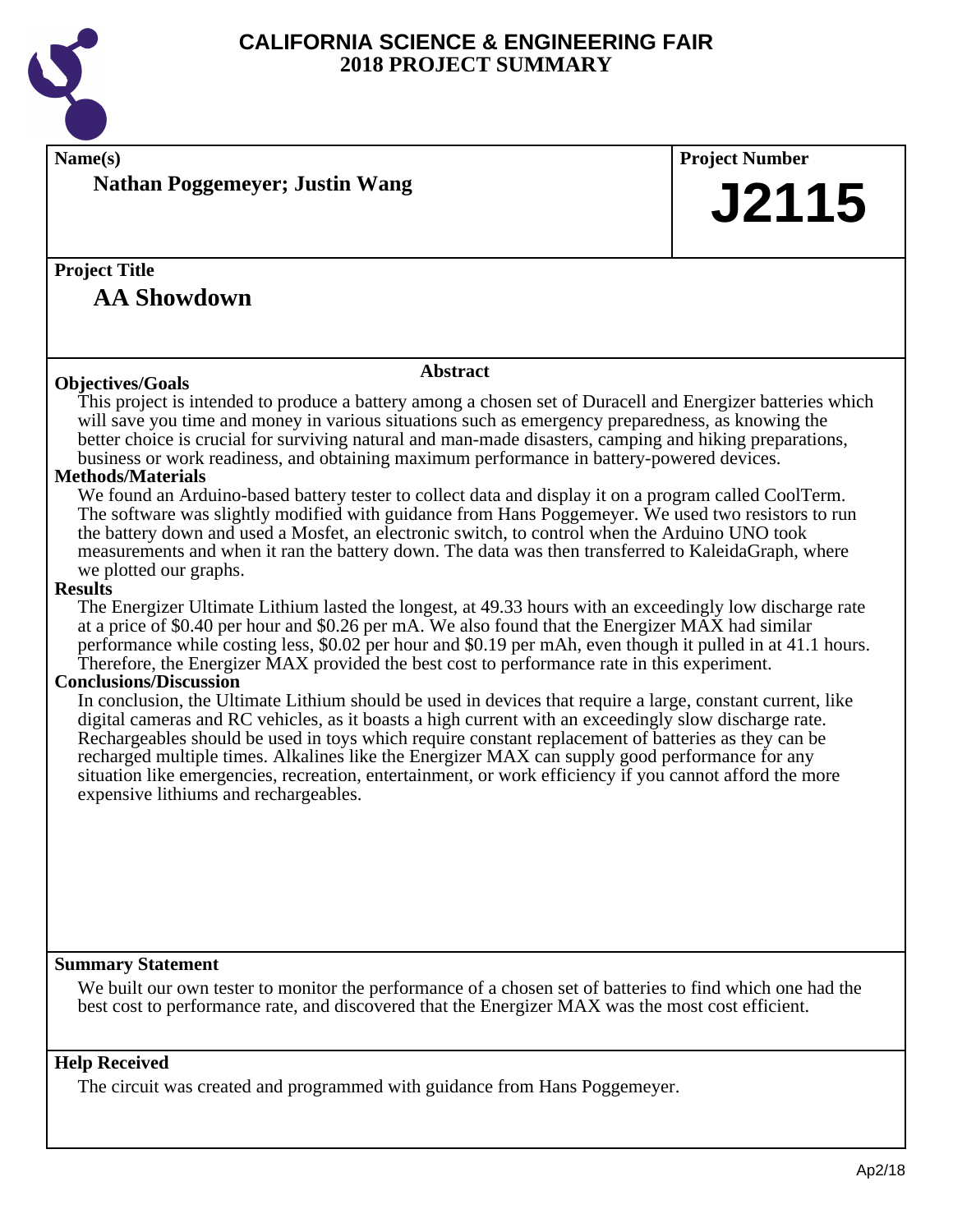

**Tyler Lee Simerson**

## **Name(s) Project Number J2116**

#### **Project Title**

## **Heavy Metal for Breakfast: How Much Non-heme Iron Is in My Breakfast Cereal?**

#### **Abstract**

**Objectives/Goals** The objective of this project is to extract non-heme iron from breakfast cereal, and to determine if more iron can be extracted from cereals with a higher iron content.

#### **Methods/Materials**

Used a triple-beam balance and magnets to extract non-heme iron from cereal by weighing each magnet on a triple beam balance to get its starting weight, then stirred it into the cereal solution, removed it and re-weighed it to measure the amount of iron extracted from each cereal.

#### **Results**

Non-heme iron was extracted from each cereal tested. The cereals with the highest percentage of daily values of iron on their nutrition label were the ones with the most iron extracted during this project.

#### **Conclusions/Discussion**

I was able to extract iron from all of the cereals I tested. Iron is used in the body to build platelets and hemoglobin to carry oxygen to the cells. It is a very important nutrient to your body. I learned that there are two types of iron, both are magnetic. They are heme and non-heme. The difference is heme iron is found only in animals and non-heme can be found in plants and animals. It is easier for your body to use heme iron. The cereals use non-heme iron to fortify the amount of iron in the cereal. So even though some of the cereals I used have lots of iron my body might not be able to use it all. I accepted my hypothesis because I found more iron in the cereals with the higher daily value.

#### **Summary Statement**

Extracted and compared the amount of non-heme iron in five breakfast cereals to see if there is a correlation between how much the iron that is extracted compares to the percentage of iron listed on the Nutritional Label on the cereal.

#### **Help Received**

My science teacher taught me how to use, and loaned me, a triple- beam balance to use for this project.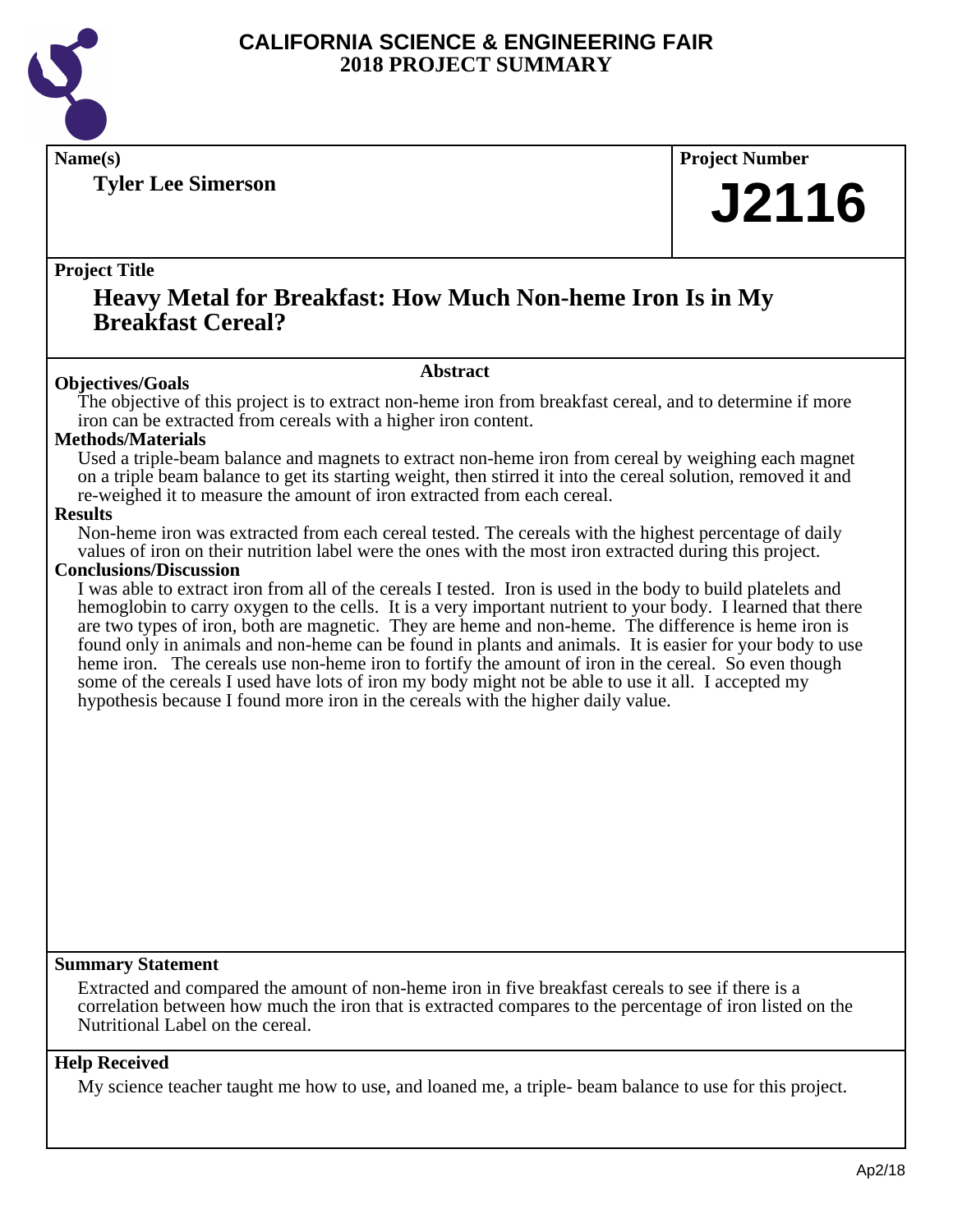

**Monica Soberon**

**Name(s) Project Number**

## **J2117**

#### **Project Title**

## **Testing What Fraction of a Sample of Kids Can Open a Child-Proof Container**

#### **Objectives/Goals**

Medicine cures diseases that without its use would be fatal. Medicine is a very important part of our society. However, medicine also takes part in ending lives.

**Abstract**

Overdosing on medicine can be very harmful to humans. According to www.poison.org "children younger than six years compromise nearly half of poison exposures." In the year 2015, these poison exposures among children younger than 6 years old amounted to more than 1,015,000 deaths in the United States. I chose to base my science project on childproof medicine caps because they are a great answer to combat this incredibly high amount of deaths that occur in small children because of medicine overdoses each year. My goal was to see how many containers 34 children ages 4 through 7 could open in less than 10 seconds.

#### **Methods/Materials**

I am going test what fraction of a sample of 34 kids including twelve four-year-olds, ten five-year-olds, nine six-year-olds, and three seven-year-olds. I will be doing so by testing children from grades Pre-kindergarten, Kindergarten, and First grade. I will give each child 10 seconds to open each of the five, different and completely empty medicine containers. Then, I will record which containers the children were able to open in my logbook.

#### **Results**

After 34 children were tested, on average, each child was able to open a bottle of 74.34% of the time. My results showed that on average each child was able to open a "child-proof" medicine bottle in under 10 seconds 74.3% of the time. The results I obtained are worrying because, according to my data, many of these children could easily open a "child-proof" medicine bottle in less than 10 seconds, which could pose a threat to their lives. I learnt that people should take higher precautions while designing medicine bottles.

#### **Conclusions/Discussion**

My hypothesis, "If I were to test what fraction of a sample of kids at ages under 8 can open a "childproof" container, then my results would be that they are able to open the containers because small children are very creative and could easily open the medicine bottles." was both correct and incorrect. The 34 children who participated in my experiment could open most of the bottles but couldn't open all.This concluded that we must make safer medicine caps.

#### **Summary Statement**

As I tested what fraction of a sample of kids could open five different "child-proof" containers, I found that the children were able to open each container 74.34% of the time, revealing that the containers were not completely safe.

#### **Help Received**

None. I performed my experiment and recorded the results myself.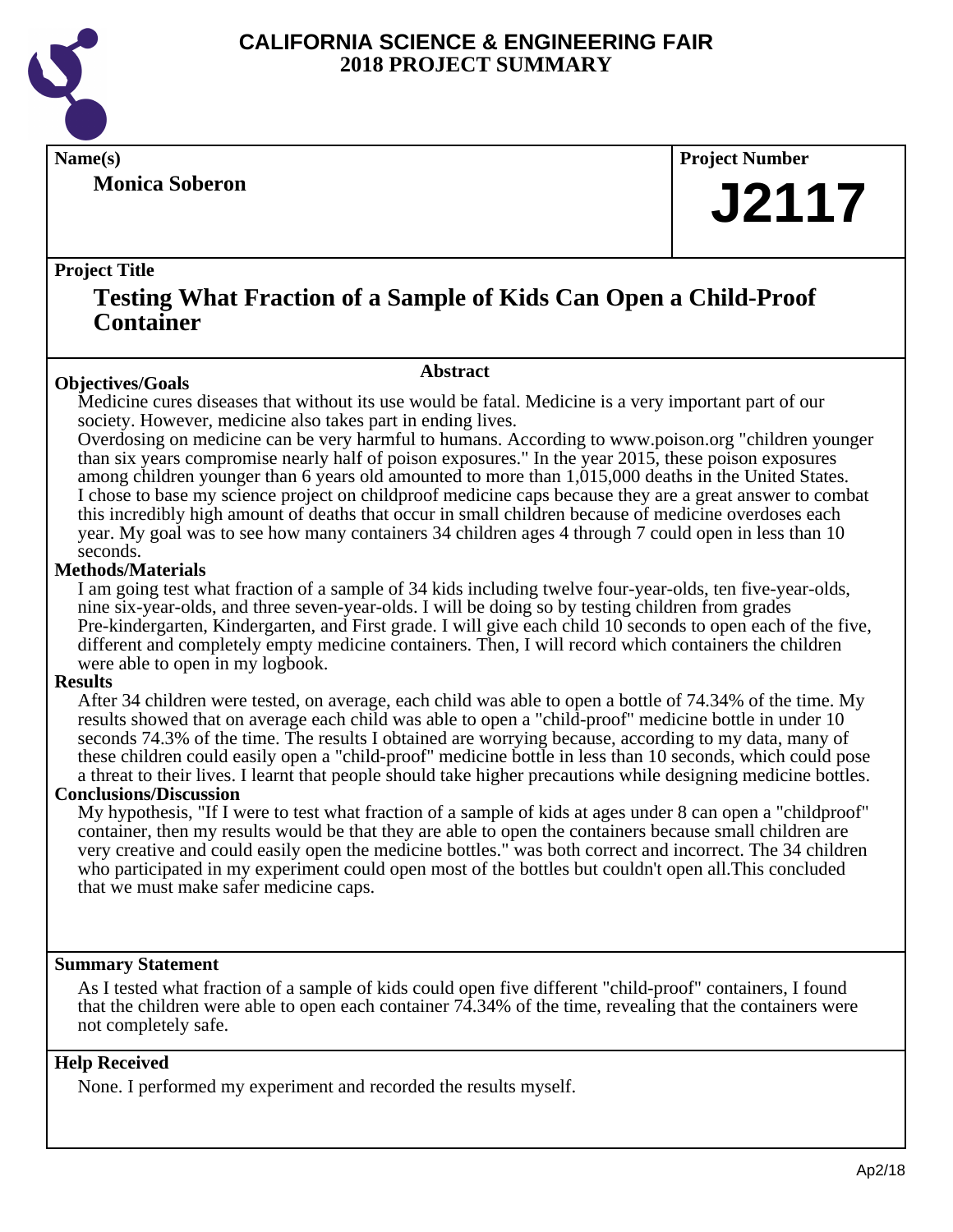

| Name(s)                                                                                                                                                                                                              | <b>Project Number</b> |  |
|----------------------------------------------------------------------------------------------------------------------------------------------------------------------------------------------------------------------|-----------------------|--|
| <b>Margaret J. Spencer</b>                                                                                                                                                                                           |                       |  |
|                                                                                                                                                                                                                      | <b>J2118</b>          |  |
|                                                                                                                                                                                                                      |                       |  |
|                                                                                                                                                                                                                      |                       |  |
| <b>Project Title</b>                                                                                                                                                                                                 |                       |  |
| <b>Baking Soda vs. Baking Powder</b>                                                                                                                                                                                 |                       |  |
|                                                                                                                                                                                                                      |                       |  |
|                                                                                                                                                                                                                      |                       |  |
| <b>Abstract</b>                                                                                                                                                                                                      |                       |  |
| <b>Objectives/Goals</b>                                                                                                                                                                                              |                       |  |
| The goal of this project was to prove scientifically which leavener should be used in baking projects for<br>best results. Baking soda and baking powder make baked goods rise due to their reactions and the        |                       |  |
| ingredients within them. Baking soda (sodium bicarbonate) needs an acid to react and produce carbon                                                                                                                  |                       |  |
| dioxide so the baked good can rise. Baking powder contains sodium bicarbonate, but it also has a                                                                                                                     |                       |  |
| powdered acid (usually cream of tartar) and dry starch.                                                                                                                                                              |                       |  |
| <b>Methods/Materials</b>                                                                                                                                                                                             |                       |  |
| For this project I made standard blueberry muffins with baking soda and baking powder. I used standard                                                                                                               |                       |  |
| baking equipment to make the muffins and a digital scale to divide the batter in to four groups: baking<br>soda only, baking powder only, both leaveners and a control group with neither. All four batches were     |                       |  |
| baked together in each trial.                                                                                                                                                                                        |                       |  |
| <b>Results</b>                                                                                                                                                                                                       |                       |  |
| The result of my testing was that baking soda provides a slightly better rise, but without the help of a                                                                                                             |                       |  |
| flavored acid it gives off a bitter taste.                                                                                                                                                                           |                       |  |
| <b>Conclusions/Discussion</b>                                                                                                                                                                                        |                       |  |
| For a properly risen, neutral tasting treat no matter what the ingredients are, baking powder is the most<br>reliable choice. The study could be improved if I had a more scientific method than my skewer method. I |                       |  |
| would like to run the experiments again with another baked good.                                                                                                                                                     |                       |  |
|                                                                                                                                                                                                                      |                       |  |
|                                                                                                                                                                                                                      |                       |  |
|                                                                                                                                                                                                                      |                       |  |
|                                                                                                                                                                                                                      |                       |  |
|                                                                                                                                                                                                                      |                       |  |
|                                                                                                                                                                                                                      |                       |  |
|                                                                                                                                                                                                                      |                       |  |
|                                                                                                                                                                                                                      |                       |  |
|                                                                                                                                                                                                                      |                       |  |
|                                                                                                                                                                                                                      |                       |  |
|                                                                                                                                                                                                                      |                       |  |
| <b>Summary Statement</b>                                                                                                                                                                                             |                       |  |
|                                                                                                                                                                                                                      |                       |  |
| For the most effective results, the majority of recipes use both leaveners: Baking soda for height and<br>baking powder for taste, to produce an airy, risen baked good.                                             |                       |  |
|                                                                                                                                                                                                                      |                       |  |
|                                                                                                                                                                                                                      |                       |  |
| <b>Help Received</b>                                                                                                                                                                                                 |                       |  |

None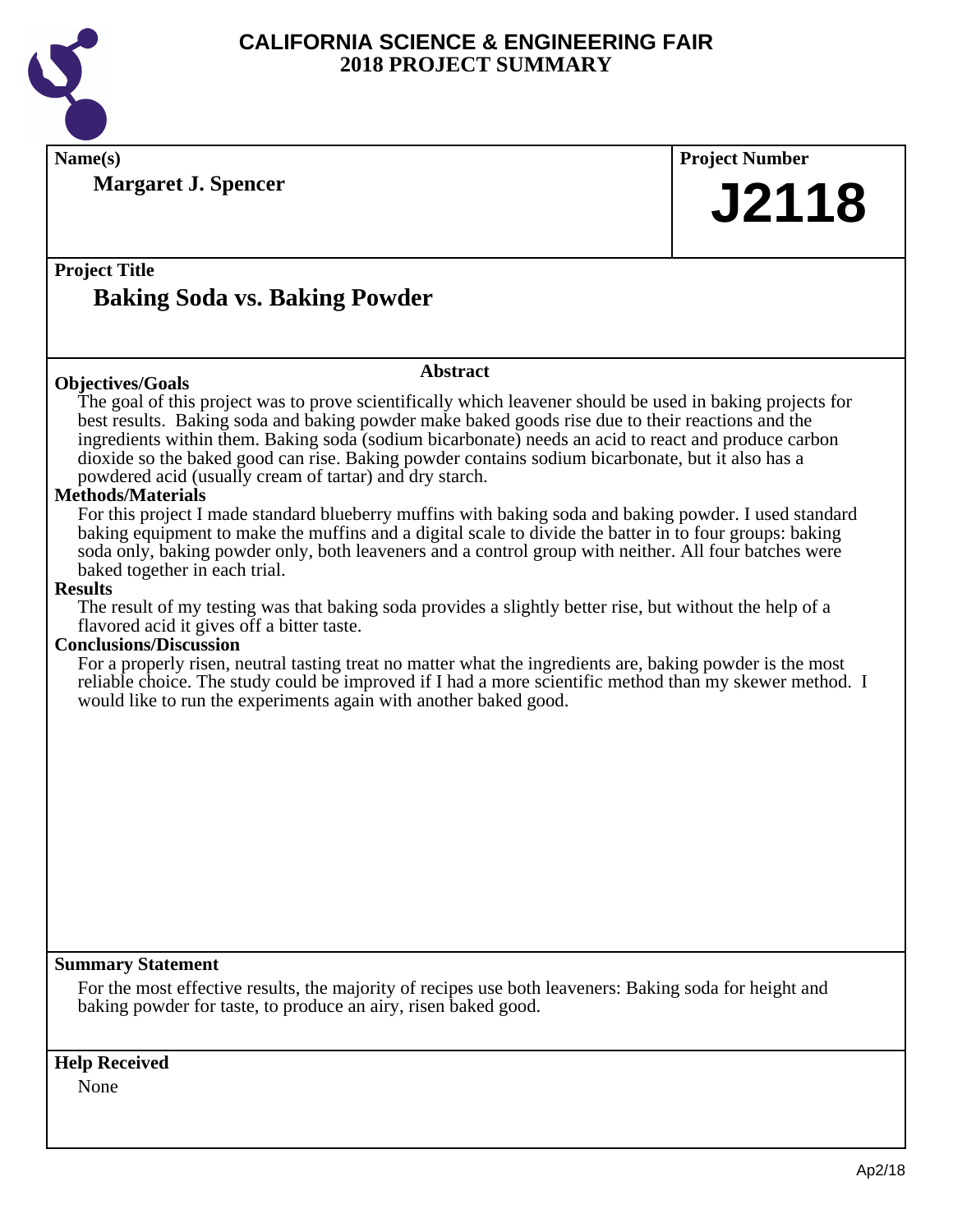

**Nicholas A. Toscano**

**Name(s) Project Number J2119**

## **Project Title Childproof Lids. Do They Work?**

#### **Objectives/Goals**

Childproof medicine bottles are bottles meant to keep children from eating medicine. Experiments were performed to determine what bottles were the least childproof. The hypothesis was that the screw top bottle and the "push and twist" would be the least childproof, while the "align the arrows" and "squeeze the sides" bottle would be the most childproof.

**Abstract**

 Seventy-one test subjects were observed and recorded. Each subject was given four different types of bottles. The first bottle, A, was an average bottle with a screw top lid. The second bottle, B, had a "push down and twist" lid, the third bottle, C, was an "align the arrows" bottles, and the fourth bottle, D, was a "squeeze the sides" bottle. The data was recorded as successes and fails.

 The results showed that bottle A had the highest opening rate with 100%. Bottle B had the second highest opening rate with a 63.4%. Bottle C had the lowest opening rate with 12.7%. Bottle D had the third highest opening rate with 15.5%. The children who were tested had difficulties opening bottles C and D rather than bottles A and B.

 In conclusion the hypothesis was proven correct and bottles A and B have a higher opening rate than C and D.

#### **Methods/Materials**

I tested three different types of childproof lids and one regular screw top lid. Handed them to children of the ages 3-7 and observed if they could open each bottle.

#### **Results**

During this experiment the bottles A, the bottle with the screw top, and B, the bottle with the "push and twist" lid, were opened the most by the children. The control, bottle A, had the highest opening rate which was 100%. Bottle C, the bottle with the "align the arrows" lids, had the lowest opening rate from all bottles. It had an opening rate of 12.7%. Bottle B had an opening rate of 63.4% and was the second most opened bottle. Bottle D, the bottles with "squeeze the sides" lid, had the third most opened bottle, with an opening rate of 15.5%.

#### **Conclusions/Discussion**

Through a series of multiple tests, it was concluded that my hypothesis was proven correct. Bottles A and B were not childproof but bottles C and D mainly were.

#### **Summary Statement**

Through tests I showed regular lids and "push down and twist' lids are not childproof, while "align the arrows" and "squeeze the sides" lids are.

#### **Help Received**

My science teacher corrected my binder.